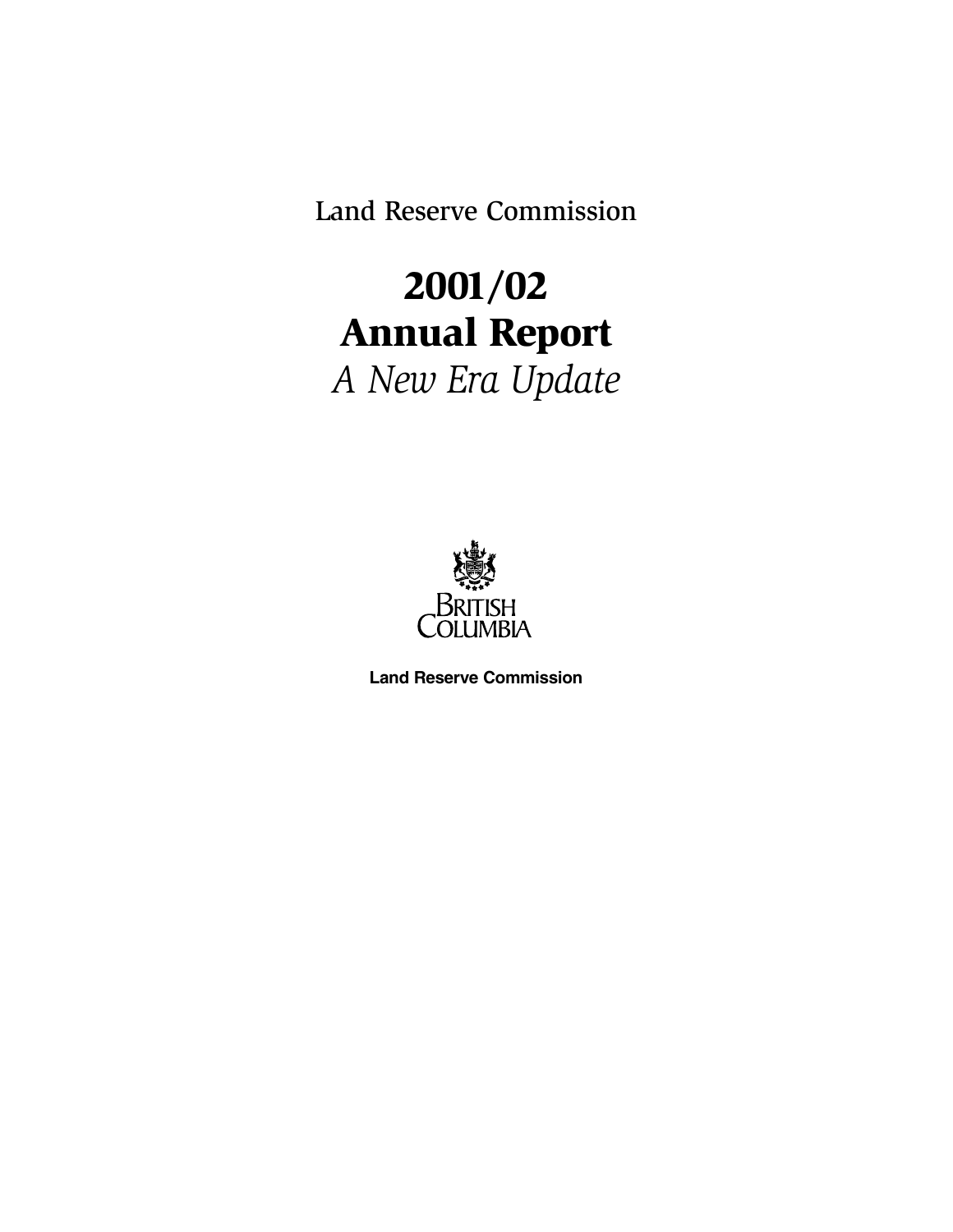#### National Library of Canada Cataloguing in Publication Data

British Columbia. Land Reserve Commission.

Annual report for .... -– 2000/01-

Annual.

At head of title: The LRC times.

Report year ends Mar. 31.

Continues: British Columbia. Provincial Agricultural Land Commission. Annual report and financial statement for the Provincial Agricultural Land Commission and the Forest Land Commission. ISSN 1492-6687.

ISSN 1496-8584 = Annual report - British Columbia. Land Reserve Commission

1. British Columbia. Land Reserve Commission - Periodicals. 2. Agricultural conservation - Government policy - British Columbia – Periodicals. 3. Land use, Rural - Government policy - British Columbia - Periodicals. 4. Agriculture and state - British Columbia - Periodicals. 5. Forest policy - British Columbia - Periodicals. 6. Forest management - Government policy - British Columbia - Periodicals. I. Title. II. LRC times.

HD319.B7B74 354.3'434 C2001-960133-6

For more information on the British Columbia Land Reserve Commission, contact: **Kirk Miller, Chair and CEO** LAND RESERVE COMMISSION 133 - 4940 CANADA WAY BURNABY, BC V5G 4K6

> or visit the LRC's Web site at *www.lrc.gov.bc.ca*

or visit the B.C. Government's Web site at *www.gov.bc.ca*

Published by the Land Reserve Commission 2353-2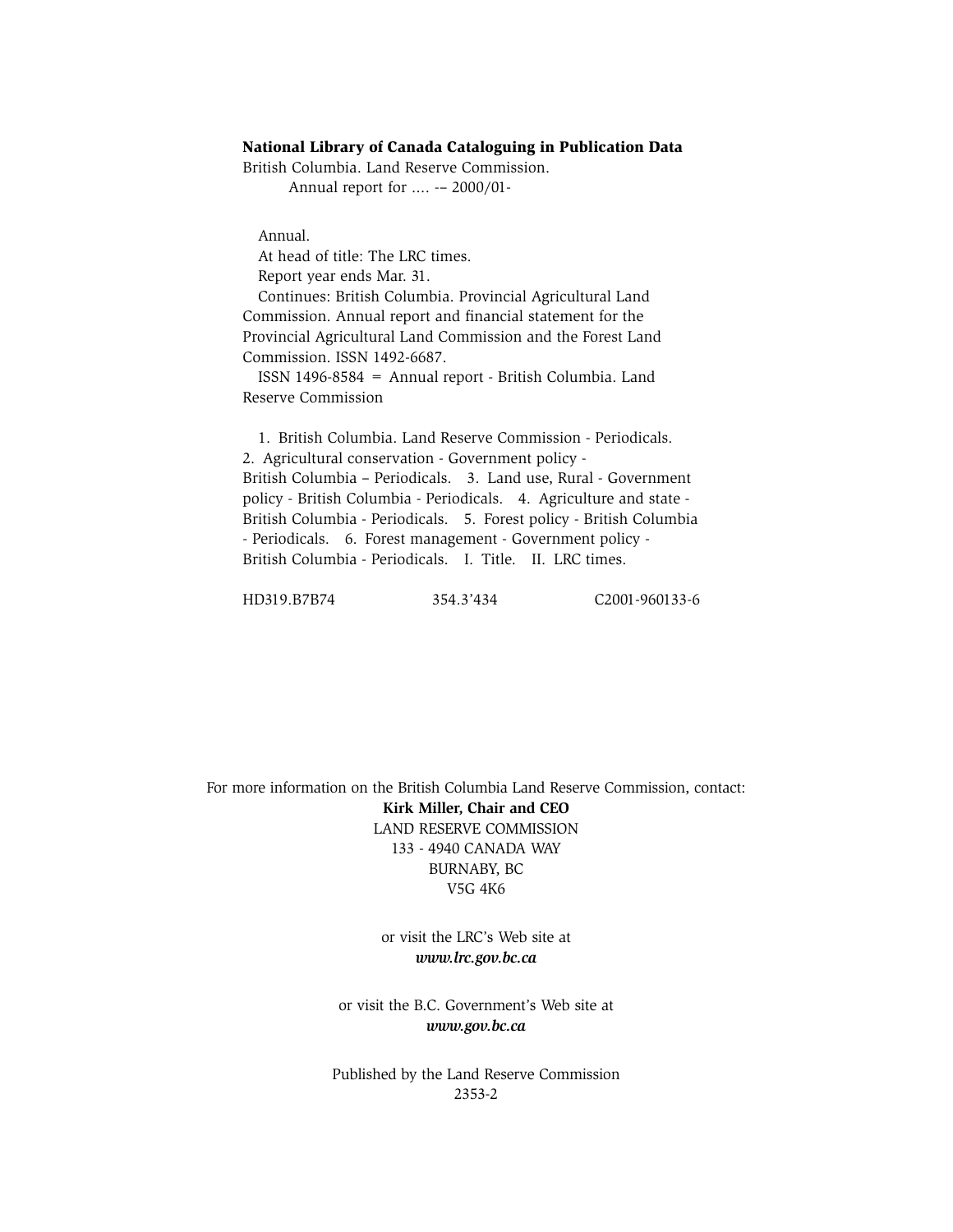## **Introductory Note — A Year of Transition**

The Government of British Columbia and its ministries are committed to reporting on performance. The *Budget Transparency and Accountability Act* (BTAA), as amended in August 2001, provides the legislative framework for a regular cycle of planning, reporting and accountability. Under the BTAA, ministries are responsible for producing three-year service plans (previously called performance plans), which are updated yearly, and annual service plan reports (formerly called performance reports). The amended BTAA takes effect beginning with the 2002/03 fiscal year. The first three-year service plans, covering the period 2002/03 to 2004/05, were released with the provincial budget on February 19, 2002.

This annual report relates to the previous fiscal year, covering April 1, 2001, to March 31, 2002. This was a transition year, with a new government sworn into office on June 5, 2001. On that day, there was an extensive reorganization of ministries, which were given significant new policy direction and tasked with the responsibility for implementing the government's *New Era* commitments. Later in the year, ministries proceeded through the core services review, which refined the mandates of ministries and identified the strategic shifts required to move government toward its long-term objectives.

This report provides an update on all that activity and also provides a report on performance, approaching the model provided by the BTAA as closely as is possible in the circumstances. An annual report would normally relate back to a preceding plan and report on the results achieved compared with the intentions outlined in that plan. In this case, the preceding plan was produced before the adoption of the significant changes outlined above, and as noted, this ministry has been significantly reorganized, and policies and priorities have changed. This limits the extent to which performance information as described in the previous plan is useful.

Consequently, this report sets out the ministry's redefined role and the services it provides, and — within the context of its goals and objectives as they evolved through the year — describes the achievements of the ministry and the performance targets being used to measure success.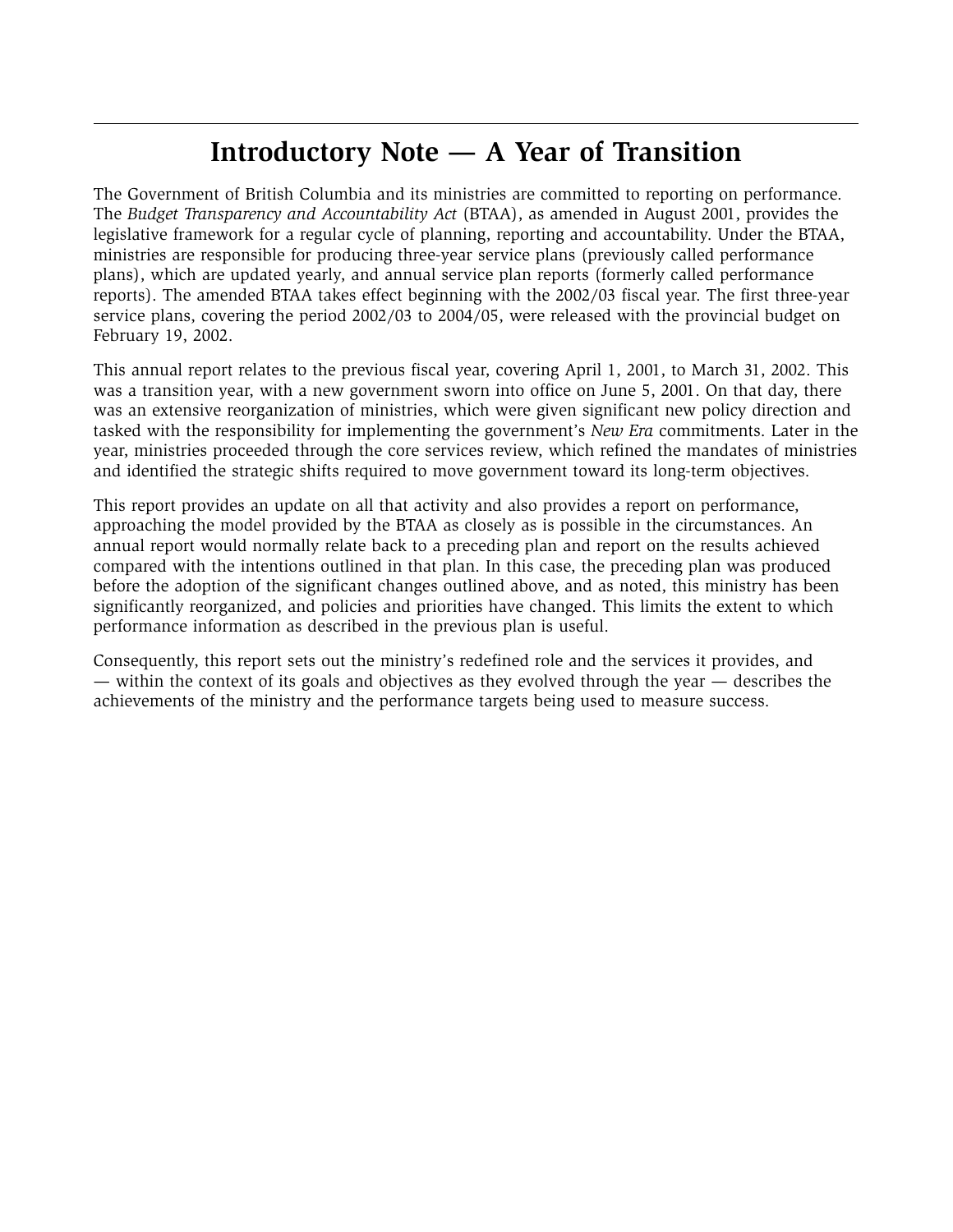### **Accountability Statement**

I respectfully submit herewith the annual report and financial statement for the Land Reserve Commission for the period April 1, 2001 through March 31, 2002.

mille

Kirk Miller, Chair Land Reserve Commission

May 31, 2002

### **Minister Accountability Statement**

I have the honour to present herewith the annual report and financial statement for the Land Reserve Commission for the period April 1, 2001 through to March 31, 2002.

Stan Oldinger

Stanley B. Hagen Minister

May 31, 2002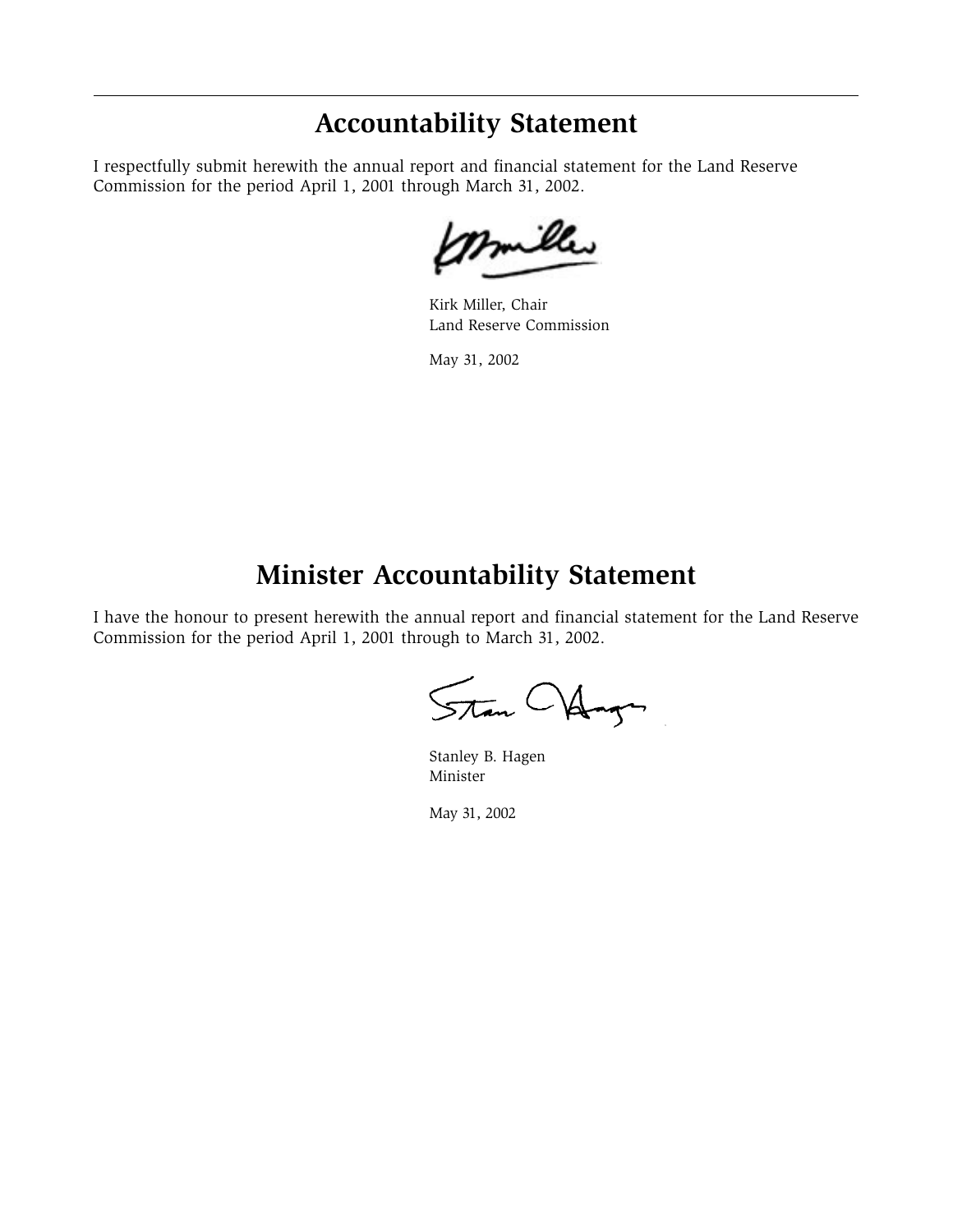

#### **Land Reserve Commission**

The past year was one of significant change for the Commission, with major strategic shifts and organizational restructuring to improve the way we preserve agricultural land. These changes are described in the "Update on *New Era* Commitments" section of this report, which also details the Commission's 2002/03 to 2004/05 Service Plan.

Among the most important changes was a decision by the Provincial government, based on Core Review, to replace the Forest Land Reserve system with a new delivery model. The transition to this new model is expected to be completed by the Spring of 2003.

While the Commission is changing the way it does business, the opportunities and challenges facing BC's agriculture industry are changing, too. For example, markets for BC products could expand as farmland becomes more scarce in competing jurisdictions with no farmland preservation programs. Even more importantly, demand for BC products will continue to grow because of their excellent reputation for high quality, safety, nutrition and affordability. BC producers are also expanding successfully to meet growing demands for organically-grown, local and other unique products, both here and around the world. Such trends may change the utilization of agricultural land (and thus the way we manage the ALR) through, for example, more intensive use of smaller agricultural lots.

Significant challenges remain. Even though BC producers will benefit from growing demand, new markets and better products, prices will continue to fluctuate. This may result in pressures on the Commission to allow subdivision of ALR land, to allow non-farm uses or even to remove land from the ALR. Population growth in the Fraser Valley, in the Okanagan Valley and on Vancouver Island creates development pressures on scarce farmland, competition for water and other demands on resources needed for farming. Mounting concerns about environmental issues will highlight the need for sustainable farming practices. The First Nation treaty settlement process may involve large areas of land in the ALR.

With significant public support for farmland preservation, the Commission is confident it will be successful in meeting the challenges and taking advantage of the opportunities that lie ahead. The strategic shifts and organizational restructuring will result in stronger partnerships with the agricultural industry, local government and our many other stakeholders.

The Commission's 28-year history has demonstrated that BC's land reserve system — adjusted and improved over time — is one of the most effective in the world in protecting the land base for agriculture. I look forward to working with our new Commissioners, our dedicated staff and the LRC's stakeholders as we continue to preserve BC's foodlands for British Columbians now and in the years to come.

miller

Kirk Miller Chief Executive Officer Land Reserve Commission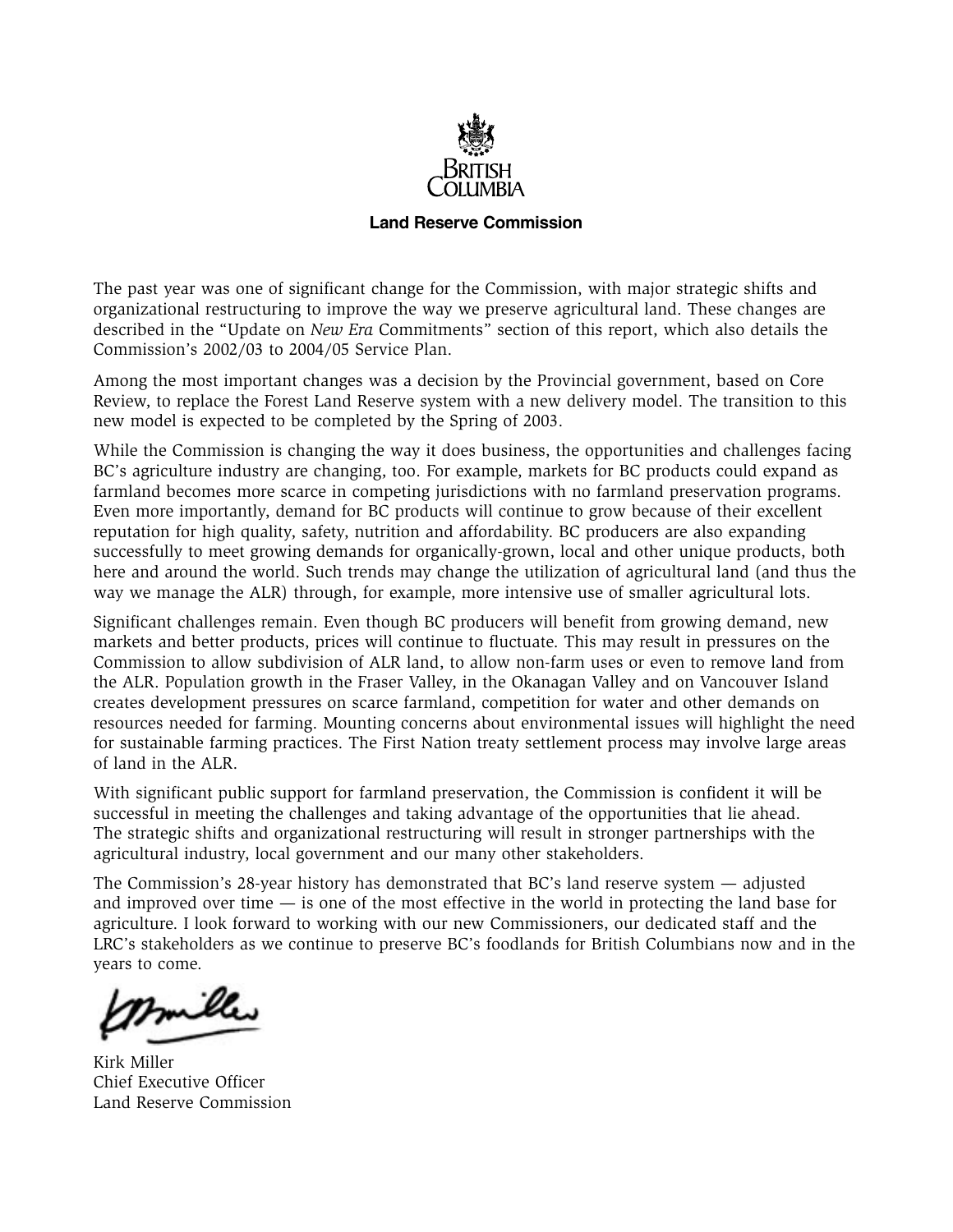# **TABLE OF CONTENTS**

Introductory Note - A Year of Transition

**Accountability Statement** 

#### Message from the Chief Executive Officer

| Year-at-a-Glance Highlights <b>Executive Section</b> 2014 12:00 12:00 13:00 14:00 14:00 14:00 14:00 14:00 14:00 14:00 14:00 14:00 14:00 14:00 14:00 14:00 14:00 14:00 14:00 14:00 14:00 14:00 14:00 14:00 14:00 14:00 14:00 14:00 1 |    |
|-------------------------------------------------------------------------------------------------------------------------------------------------------------------------------------------------------------------------------------|----|
|                                                                                                                                                                                                                                     |    |
| Update on New Era Commitments <b>Example 2018</b> 1980 1981 1992 1994 1995 1996 1996 1997 1998 1998 1999 1999 1999 199                                                                                                              |    |
|                                                                                                                                                                                                                                     |    |
|                                                                                                                                                                                                                                     | 28 |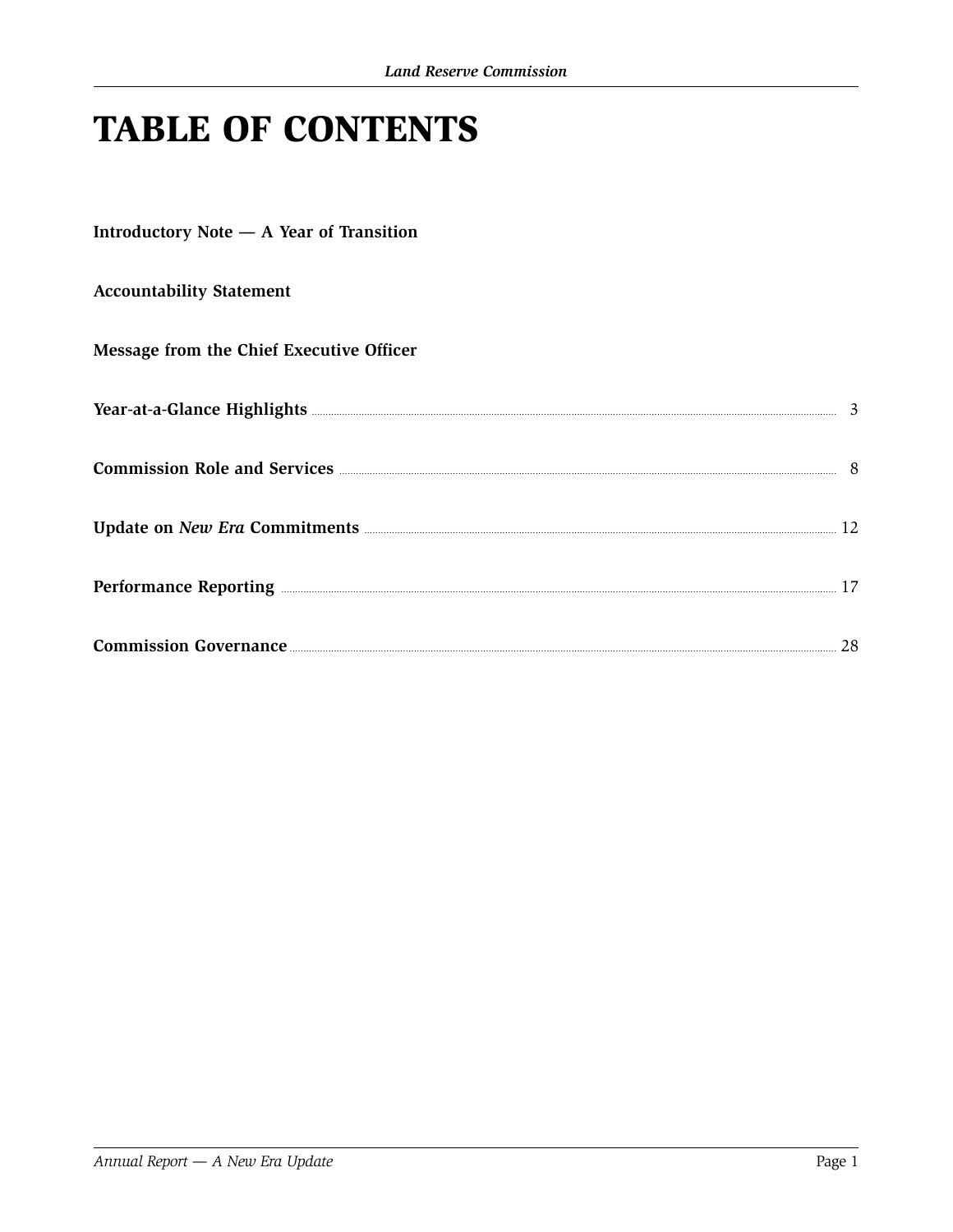# Year-at-a-Glance Highlights

Until December the Commission operated as three panels to increase regional presence and responsiveness. Each panel was responsible for two of the six regions of the province. In allocating regions to each panel efforts were made to include an urban/higher growth area and a rural/lower growth area. For example, Panel A's responsibilities included the ALR in the higher growth area of Vancouver Island and in the lower growth Kootenay region, as well as the Islands Trust. Panel B was responsible for the Lower Mainland and the North, while Panel C was responsible for the Okanagan and the Central Interior.

The LRC's Chair was a member of each panel, alternating among panels and chairing full Commission meetings.

### **Panel A: Vancouver Island, Kootenays and Islands Trust Janna Bakker, Vice Chair**

| <b>Regional Districts</b>     | <b>Commission Members</b> |
|-------------------------------|---------------------------|
| Alberni-Clayoquot             | Janna Bakker              |
| Capital                       | Allan Hopwood             |
| Comox-Strathcona              | Wayne Nowlin              |
| Cowichan Valley               |                           |
| Nanaimo                       |                           |
| Mount Waddington              |                           |
| Powell River                  |                           |
| East Kootenay                 |                           |
| Central Kootenay              |                           |
| Kootenay-Boundary             |                           |
| Areas under the Islands Trust |                           |

### **Regional Activities**

On Vancouver Island and in the Islands Trust areas Panel A conducted 41 site inspections. It met with 40 applicants and 5 local governments. In the Kootenays the panel conducted 31 site inspections; its members met with 20 applicants and 7 local governments. Decisions were made on 53 applications and 6 community plans for Vancouver Island and 47 applications and 3 plans for the Kootenays. The panel alternated meetings between Vancouver Island and the Kootenays, touring each area three times.

The highlights of the year included:

#### **Vancouver Island**

Meetings with the Salt Spring Agricultural Advisory Committee and the Salt Spring Trustees to resolve issues relating to a new land use bylaw for the island.

A visit to the Regional District of Mount Waddington where the panel met with regional district officials and toured areas of interest including Hyde Creek, for which a new Official Community Plan had recently been prepared.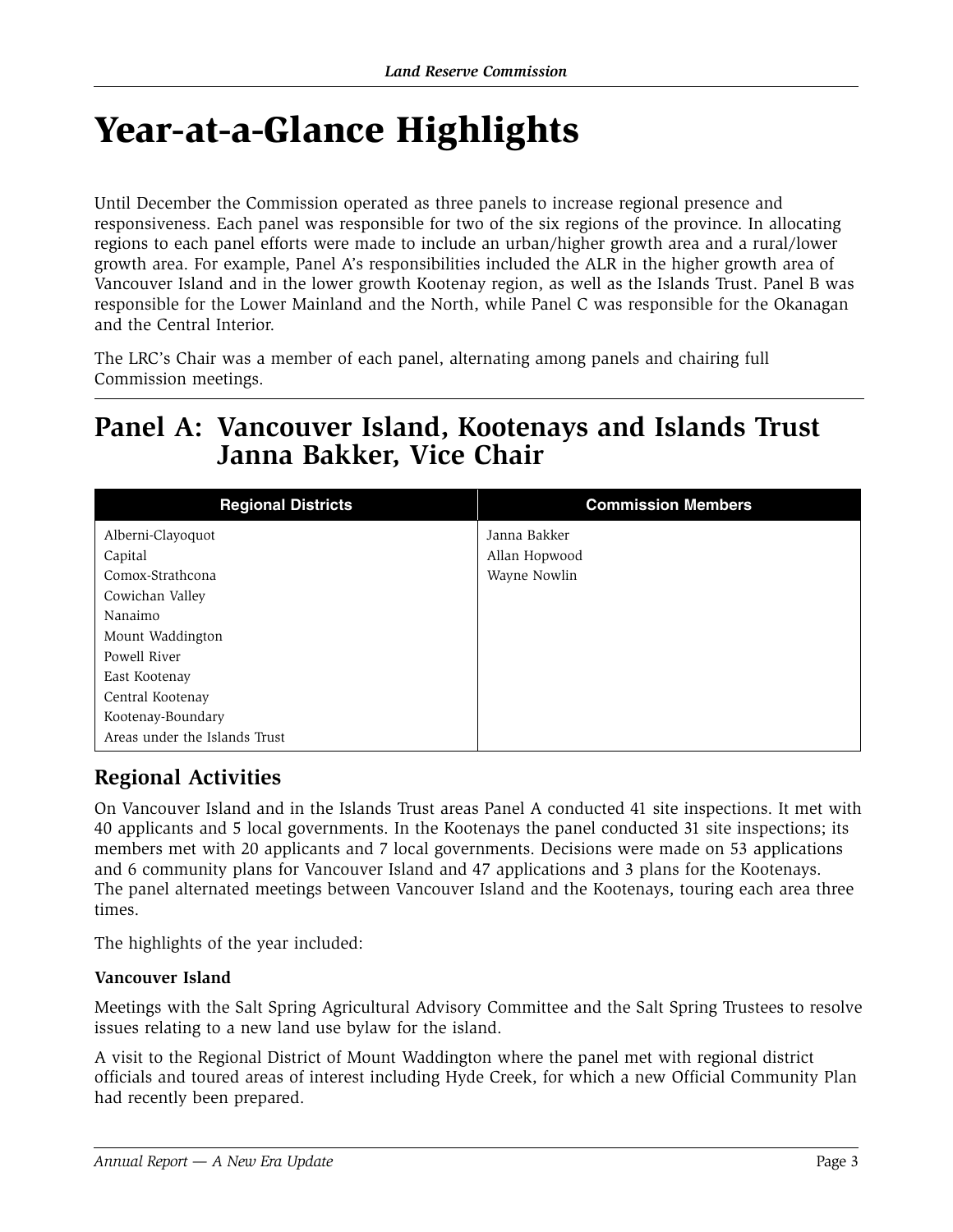Meetings with Comox-Strathcona Regional District to resolve issues relating to proposed industrial development in the ALR south of Campbell River.

A meeting with landowners affected by a proposed recreational trail on an old logging right–of–way in the Comox Valley.

An inspection of the Millard/Piercy Creek Watershed south of Courtenay and a meeting with the management committee to discuss issues relating to agricultural practices in riparian areas. This is an important issue in the Comox Valley.

A meeting with the Cowichan Valley Regional District to discuss a proposed recreation park involving a racetrack and other activities on land within the FLR west of Duncan.

#### **Kootenays**

A tour of the East Hill area east of Cranbrook with the city's Economic Development Officer. The area is being considered for inclusion into the city.

Several meetings with the District of Invermere to resolve issues relating to its new Official Community Plan.

Meetings with the proponent of a major resort development northeast of the Village of Radium.

A tour of the Wasa area north of Cranbrook in connection with a new land use plan.

A meeting with Kootenay-Boundary Regional District to discuss issues of mutual interest.

A meeting with Atco Lumber in Fruitvale to discuss forestry issues.

The panel was able to visit most areas during the course of the year. Powell River was the only regional district not visited. The panel was also able to increase the percentage of application sites visited and the number of meetings with applicants, both of which greatly benefited the decision– making process.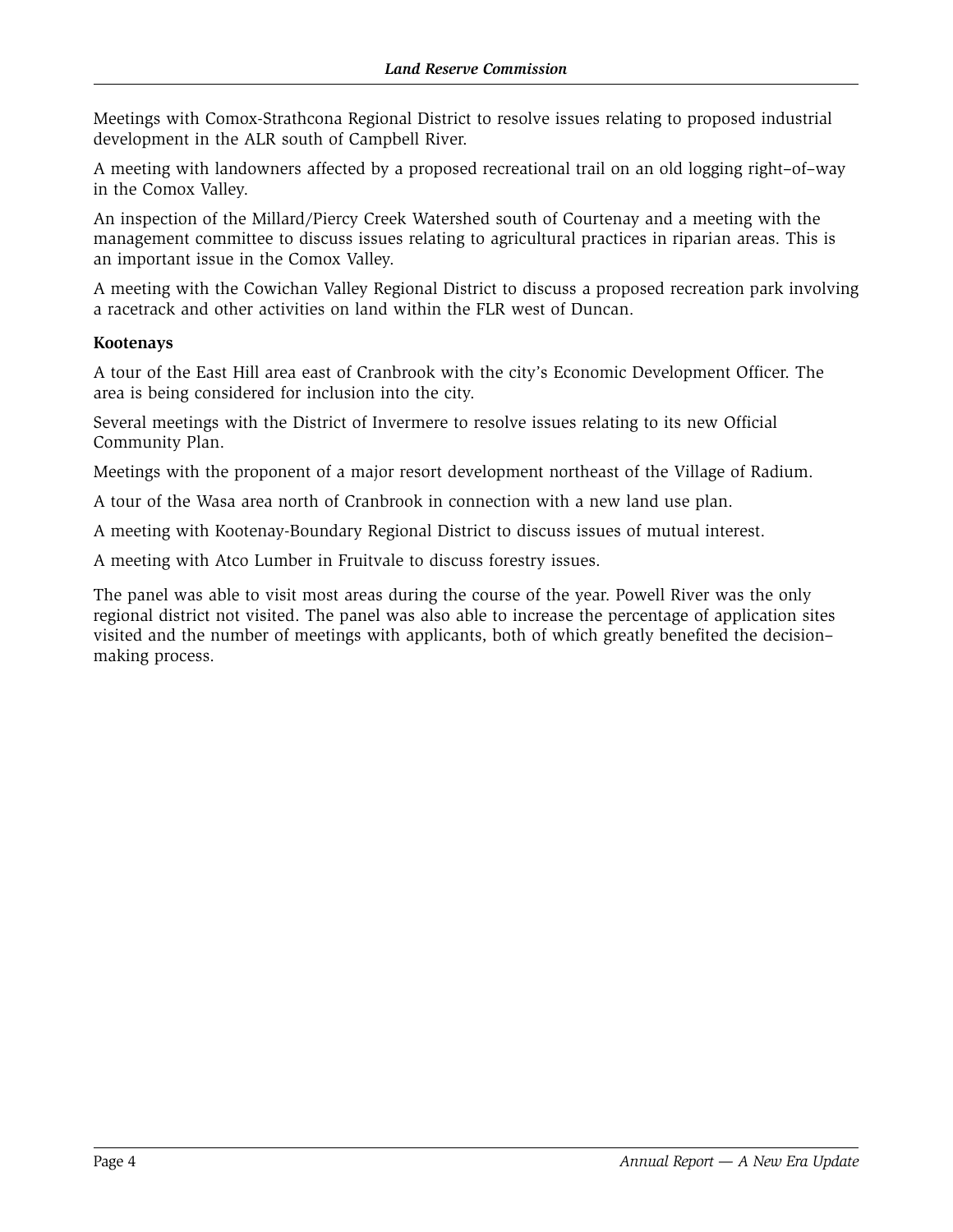### **Panel B: Lower Mainland and North Gus Horn, Vice Chair**

| <b>Regional Districts</b> | <b>Commission Members</b> |
|---------------------------|---------------------------|
| Fraser Valley             | Gus Horn                  |
| Greater Vancouver         | Christine Hunt            |
| Sunshine Coast            | Ajaib Mann                |
| Northern Rockies          | Ruth Veiner               |
| Peace River               |                           |
| Fraser-Fort George        |                           |
| Bulkley-Nechako           |                           |
| Kitimat-Stikine           |                           |
| Skeena-Queen Charlotte    |                           |
| Central Coast             |                           |

### **Regional Activities**

Panel B's responsibilities included the first delegation agreement reached with local government. This agreement gave the Fraser-Fort George Regional District authority to receive and decide non-farm use and subdivision applications in the ALR within the area of any Regional District Official Community Plan. This authority applied to applications received after the signing of the agreement, provided the relevant Official Community Plan had received full endorsement by the LRC following a more thorough review than might have been the case for a plan not intended to serve as the basis for a delegation agreement.

The following were some of Panel B's activities involving this delegation agreement:

Commissioners, planning staff, Fraser-Fort George Regional District staff, electoral area representatives and members of all municipal councils and their staffs participated in a day-long Regional Growth Strategy workshop.

With respect to the Regional District of Fraser-Fort George's Willow River-Upper Fraser delegation area, the Regional Board reported that in 2001 it dealt with two ALR applications, both involving subdivision proposals that were approved by the Regional District Board.

The panel completed a new review of the proposed Chilako River-Nechako and Salmon River-Lakes Official Community Plans and offered conditional endorsement in expectation that these plans would be completed in the Summer of 2002 and become new delegation areas.

Other highlight's in Panel B's year included:

Reviewing 25 planning issues and making 17 decisions on these issues. 15 of these were in the Lower Mainland and 2 were in the North.

Making 135 decisions on ALR applications in the North and 105 decisions in the Lower Mainland including:

- #02-33819 OSB Plant Fort St. John the Commission approved an application from Slocan/ Louisiana Pacific for the exclusion of 91 hectares from the ALR for the development of an oriented strand-board plant;
- #02-33657 Ethanol Plant Prince George the Commission approved an application from Birchwood Plaza Ltd. for the exclusion of 49 hectares from the ALR for the development of an ethanol processing plant;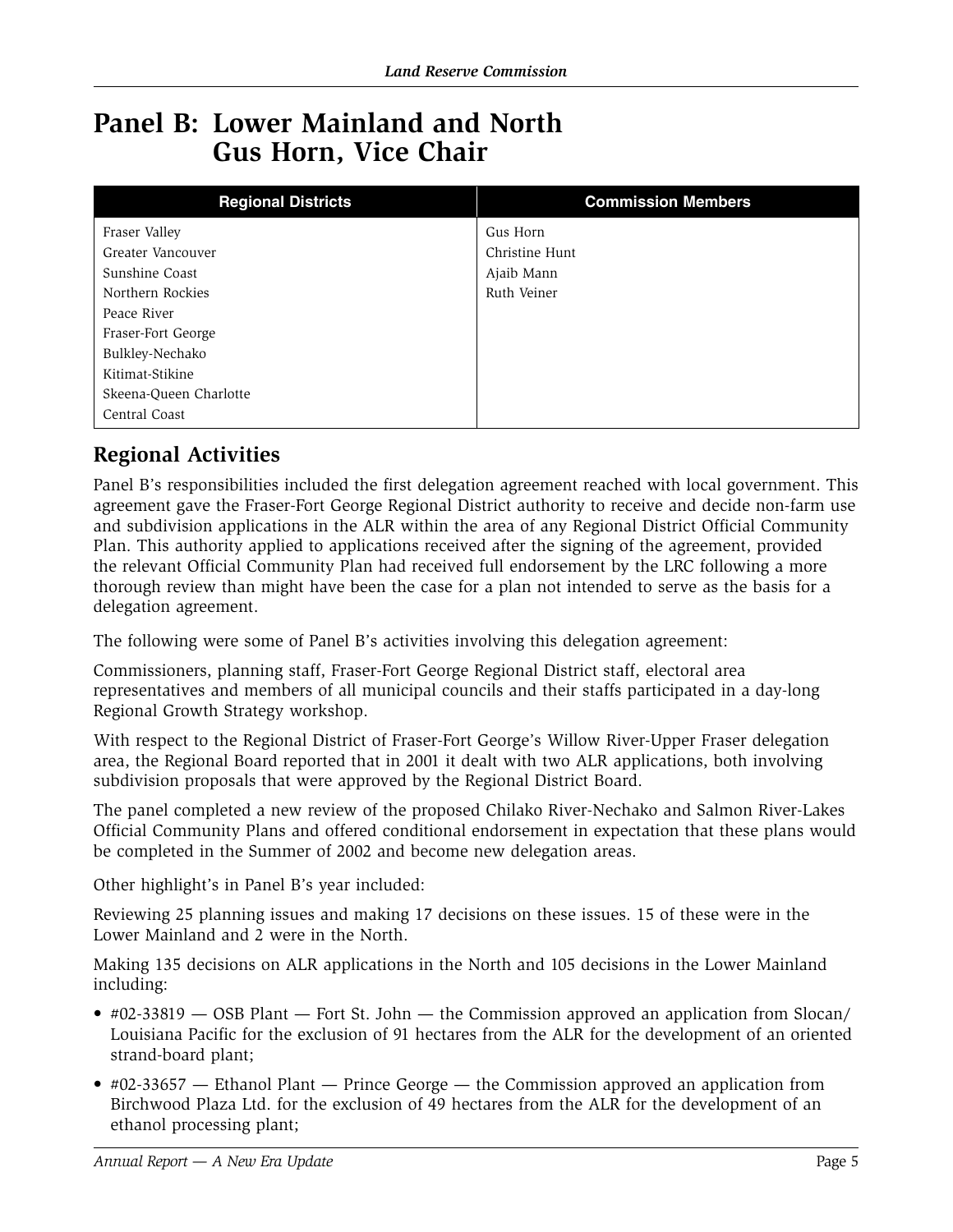- #21-33455 Special Waste Landfill Site Montney Peace River Regional District the Commission refused an application by Encal Energy and Anadime Corporation to establish a 4-hectare special waste disposal site to handle oilfield wastes;
- #01-33641 Inclusion the Commission approved an application by the British Columbia Assets and Land Corporation (BCAL) to include into the ALR 11,300 hectares of Crown land in the Vanderhoof area, pursuant to a Land and Resource Management Plan;
- #01-33880 Inclusion the Commission approved an application by BCAL to include into the ALR 29,570 hectares of Crown land in the Fort St. James area, pursuant to a Land and Resource Management Plan.

Initiating the exclusion from the ALR of an area of land near the west end of Chilliwack Mountain following years of discussion with the City of Chilliwack. The city needed level land for general industrial development yet the land was so well-suited to agriculture that it was considered critical to province-wide agricultural land preservation. Following a suggestion included in the city's report on an adjacent industrial property, the panel initiated discussions with landowners, neighbours, the city and the Lakahahmen First Nation. Based on these discussions the panel reduced the area initially considered for exclusion. In response to a formal request from the Lakahahmen First Nation the Commission placed no restriction on the future land use of the excluded area, thus making it simpler for the city to work with First Nation land–holders to resolve land use and servicing issues.

Meeting with:

- the Councils of Pitt Meadows and New Hazelton,
- board members from the regional districts of Peace River, Bulkley-Nechako, Kitimat-Stikine and Fraser-Fort George,
- representatives from the North Peace Women's Institute,
- City of Richmond staff, who presented the nearly-completed Richmond Agricultural Viability Strategy now being used as a model by other areas across Canada, and approximately 80 applicants.

Conducting related site visits in 6 of the 10 regional districts in Panel B's area of responsibility.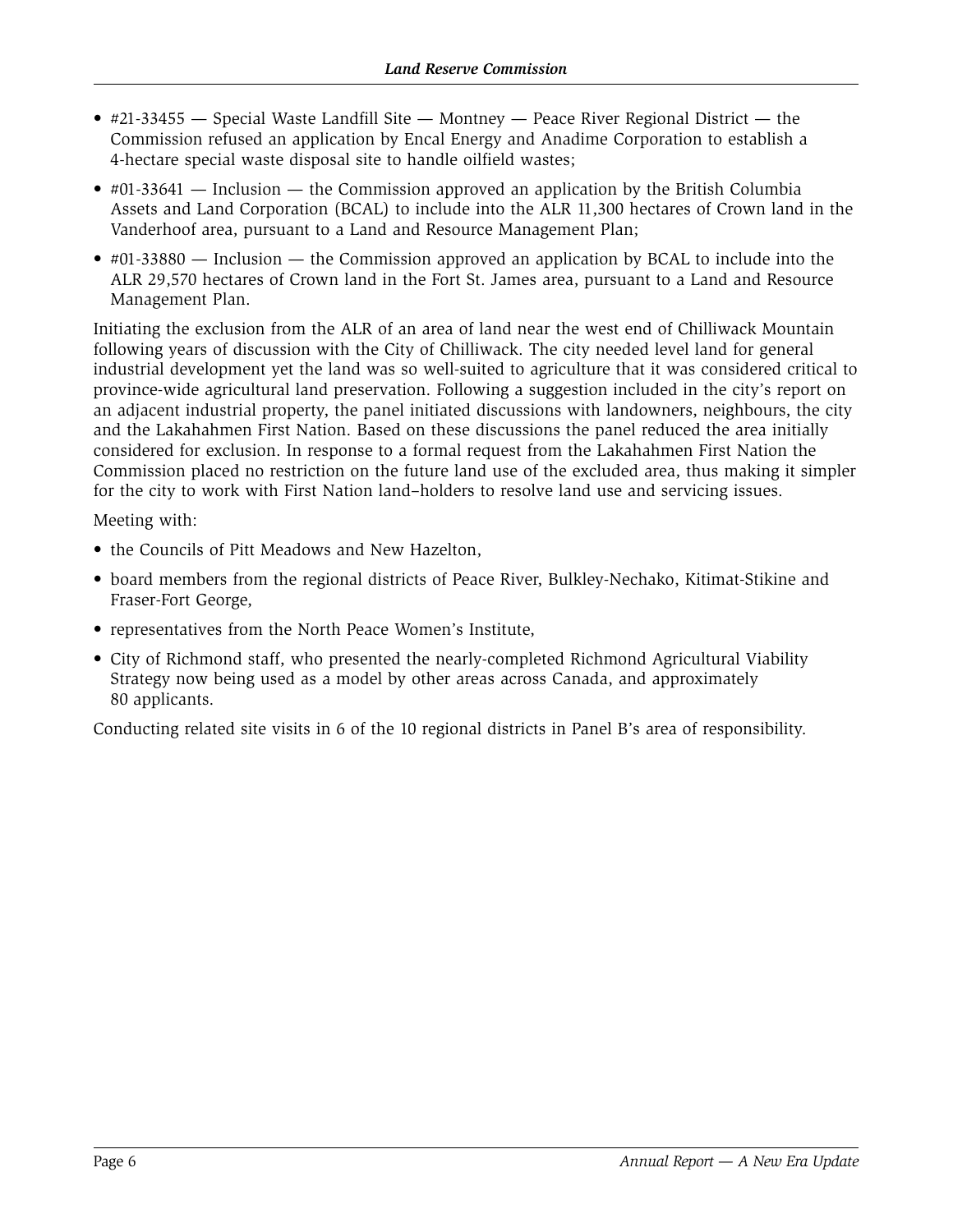### **Panel C: Okanagan and Central Interior Maureen Thompson, Vice Chair**

| <b>Regional Districts</b> | <b>Commission Members</b> |
|---------------------------|---------------------------|
| Columbia Shuswap          | Maureen Thompson          |
| North Okanagan            | James Ingram              |
| Central Okanagan          | Sid Sidhu                 |
| Okanagan-Similkameen      |                           |
| Cariboo                   |                           |
| Thompson-Nicola           |                           |
| Squamish-Lillooet         |                           |

### **Regional Activities**

Panel C carried out 75 site inspections and met with 15 local governments and 78 applicants in the Okanagan and Central Interior in 2001/02. It made decisions on 68 applications and 1 community plan in the Interior region and 118 applications and 5 plans in the Okanagan region.

The panel made four tours to the Okanagan and three to the Interior.

The highlights of the year included:

Penticton's OCP review which resulted in the commitment by Council to develop an Agriculture Plan.

Meeting with David Geen, a successful cherry grower in Kelowna, to discuss his concerns with the City of Kelowna's road widening plans.

Having discussions with local governments about delegating decision-making authority for subdivision and non-farm uses. The City of Merritt and the Cariboo Regional District indicated their interest in exploring delegation further.

Meeting with representatives of the BC Cattlemen's Association to discuss ranch restructuring, development rights, streamside regulations and other key issues.

Meeting with the Villages of Cache Creek and Ashcroft, the City of Merritt and the Regional District of Columbia-Shuswap. These were the panel's first meetings with these bodies since the Commission's panel format was established in April 2000.

Meeting with the Kelowna Agricultural Advisory Committee to discuss agricultural land use issues in Kelowna and the LRC's consistency with the committee's recommendations.

Meeting with applicants on-site to discuss new applications and re-consider older applications. Not every meeting resulted in a decision favourable to the applicant, but landowners expressed satisfaction that the Commission had visited their properties and heard their concerns.

The only areas not visited by the panel were the eastern and southern portions of Columbia Shuswap Regional District, and the Chilcotin.

The new panel system allowed the Commission to spend most of its meeting time in the regions with landowners and local governments, adjudicating applications and discussing land use issues with landowners, elected representatives, local government staff and farmers.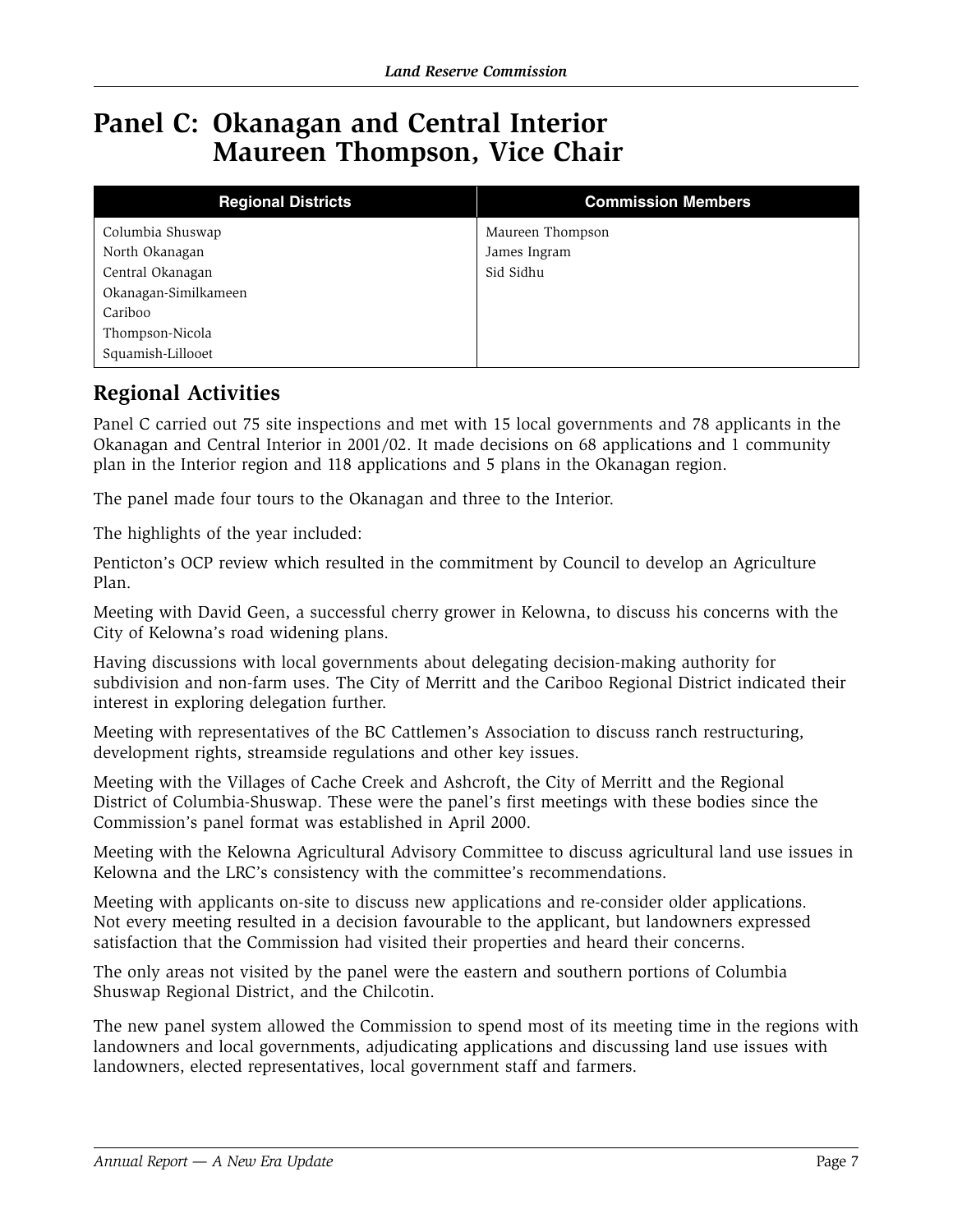# Commission Role and Services

The Land Reserve Commission is an independent Provincial agency dedicated to protecting the agricultural and forest land base to meet the current and future needs of British Columbians. The LRC's legislation regulates land use in the Agricultural Land Reserve and the Forest Land Reserve. The Commission works with various communities of interest to accommodate and support working farms and working forests on Reserve lands.

## **Changing Roles and Responsibilities**

The ALR was established in 1973-74 based on a comprehensive review of agricultural capability and existing land use after an extensive consultation process. Since then the Commission has provided advice on land use planning to local communities, adjudicated applications for the use of land in the Agricultural Land Reserve and encouraged farming to provide a basis for a sustainable economy and a secure source of food. The ALR now comprises 4,724,204 hectares or more than 5% of the land mass of the province.

The Forest Land Commission was established in 1994 to minimize the impact of urban development and rural settlement on BC's commercial forest land base. It administers 920,000 hectares of private managed forest lands and 15 million hectares of public land designated as Forest Land Reserve. The Forest Land Commission adjudicates applications for the use of private managed forest lands and reviews proposals to add or remove private land from the FLR. Since June 1994 the Commission has considered 475 applications from landowners and others wishing to remove land from the FLR, subdivide land within the FLR, use forest lands for non-forest purposes or include land within the FLR. The Commission also advised the Minister of Forests on proposals to remove Crown land from the FLR, and administered the private forest practices regulation.

In April 2000 the Agricultural Land Commission and Forest Land Commission were merged into one Land Reserve Commission. The *Land Reserve Commission Act* granted the LRC broad discretionary powers over lands to be included into the ALR and excluded from the ALR and FLR, and determining what forest practices were appropriate on private lands within the FLR and private managed forest lands within the ALR. Last year the Commission made decisions on 526 applications and 34 land use documents pertaining to the ALR and 48 pertaining to the FLR.

The Commission was given broad powers to ensure that local plans were not in conflict with the *Agricultural Land Reserve Act* and the *Forest Land Reserve Act.* The Commission was also empowered under legislation to investigate, hold hearings, levy fines and seek court orders to ensure compliance with its orders.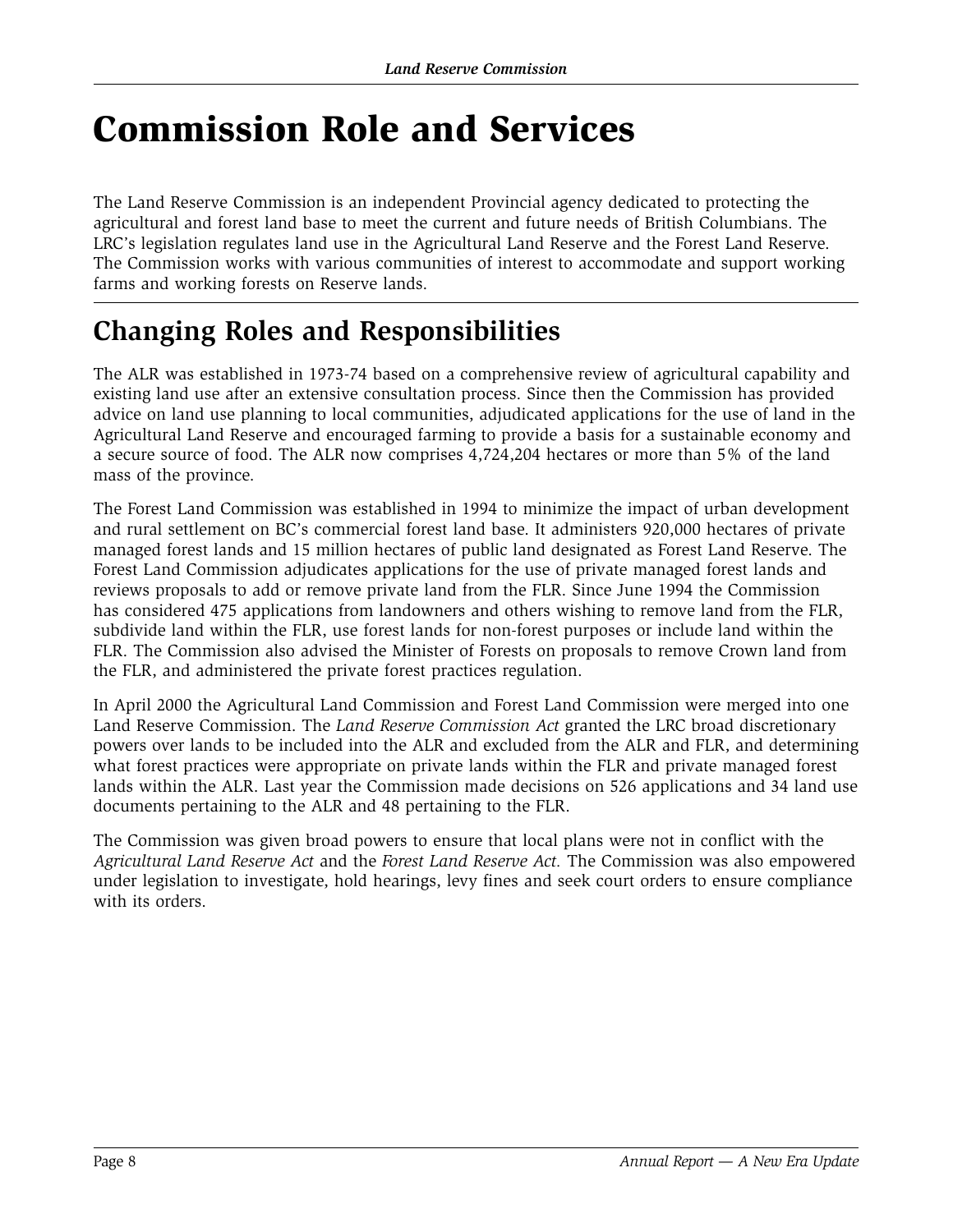## **Ongoing Roles and Responsibilities**

The Commission administers the *Agricultural Land Reserve Act.* The statute sets out processes for land use approvals including the inclusion or removal of land from the ALR, non-farm uses and subdivisions. The *Act* is supported by the Agricultural Land Reserve Procedure Regulation, which details procedures for applications, and the Agricultural Land Reserve Subdivision and Land Use Regulation, which defines permitted land uses and subdivisions of land within the ALR.

The *Soil Conservation Act* enables the Commission and local governments to regulate the placement of fill and removal of soil within the ALR. Permits are issued by the local authority under the *SCA*, subject to the approval of the Commission.

Legislation, regulations and some operations of the Commission will be changed during the period covered by the 2002/03 – 2004/05 Service Plan to reflect the evolving core business of the Commission, and to reflect the outcome of initiatives such as de-regulation, the Administrative Justice Project and the Community Charter.

In addition to deciding on land use applications the *ALRA* empowers the Commission to review plans and bylaws of local governments and other agencies to ensure the ALR is properly identified and local policies are supportive of the ALR and farmland preservation. The *ALRA* also provides for the delegation of authority to decide non-farm use and subdivision applications to local governments or to the Chief Executive Officer of the Commission.

Since 1974 the Commission has considered approximately 34,270 applications from landowners and others wishing to remove land from the ALR, subdivide land within the ALR, use agricultural lands for non-farm purposes or include land within the ALR. Over the years applications have increased in complexity; the range of people interested in each outcome has also grown. With increased concern over environmental issues there is far more public awareness and opinion with respect to each application.

The Commission continues to refine ALR boundaries to reflect new information on the suitability of land for agriculture; to improve communications with local governments, farm organizations, landowners and the public; and to assist local governments to improve consistency with provincial agricultural objectives in their plans and bylaws.

During the fiscal year the Commission held monthly panel meetings, which will be continued in modified form in the next fiscal year. Each panel will continue to be empowered to act as the Commission and decide on applications, hold meetings with landowners and review bylaws and community plans.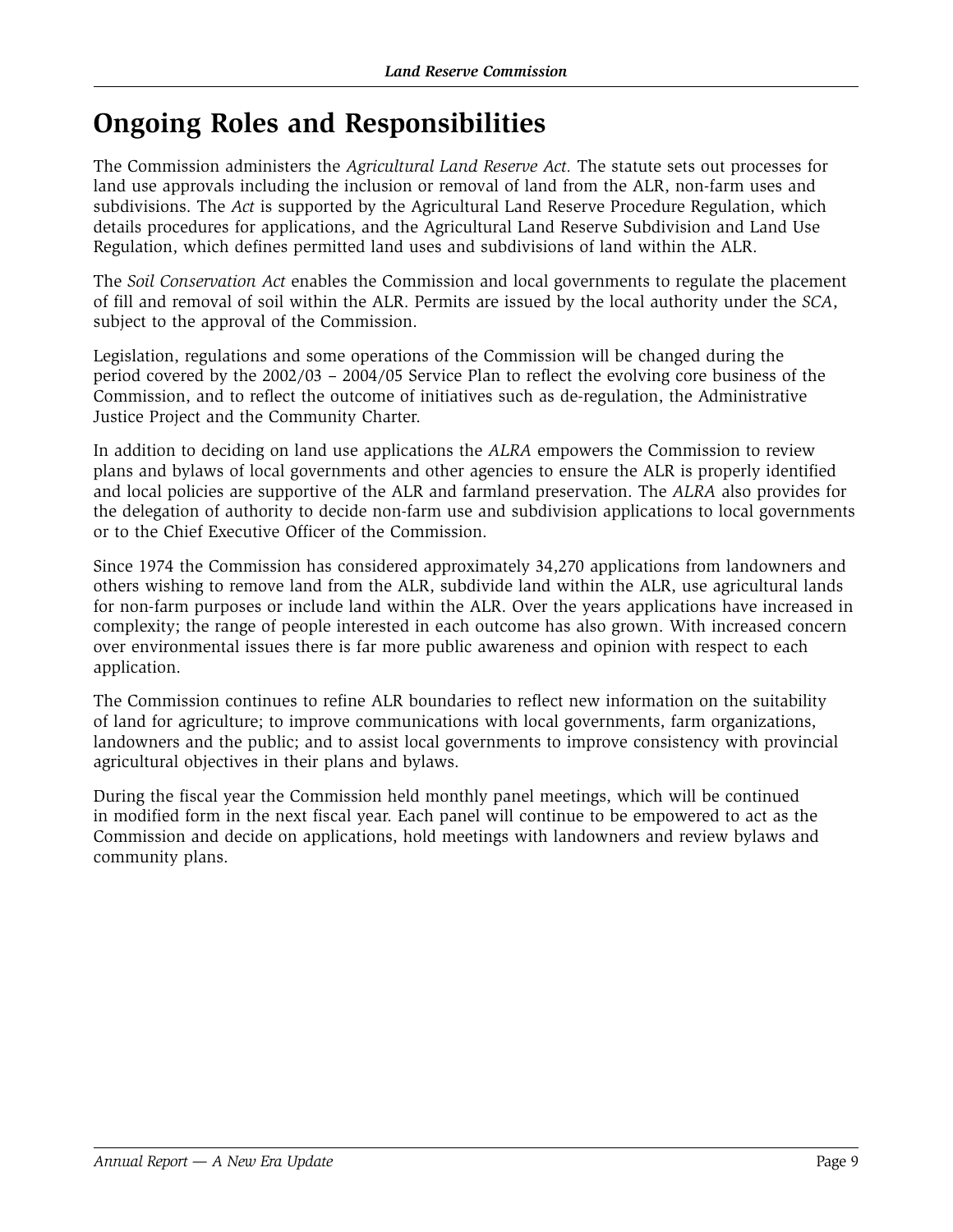## **Operating Segments**

For greater operational responsiveness and flexibility the Commission created three panels. Table 1 shows the functional operations of the Commission.

*Table 1 — Land Reserve Commission Function*



The core business of the Commission is carried out through three function areas:

#### *Strategic Planning & Corporate Policy*

This encompasses the Commission's policy development role, participation in the planning and policy initiatives of other organizations (including local government plans and bylaws) and communications;

#### *Regional Operations*

This is focused primarily on the review of applications under the *Agricultural Land Reserve Act* and the *Soil Conservation Act*, compliance and enforcement; and

#### *Administration & Information Systems (GIS)*

This includes secretarial and administrative support as well as record management. The Commission maintains an application database used for record management and is legally obligated to maintain mapping of the ALR.

Table 2 shows the organization and staff duties for the Land Reserve Commission office.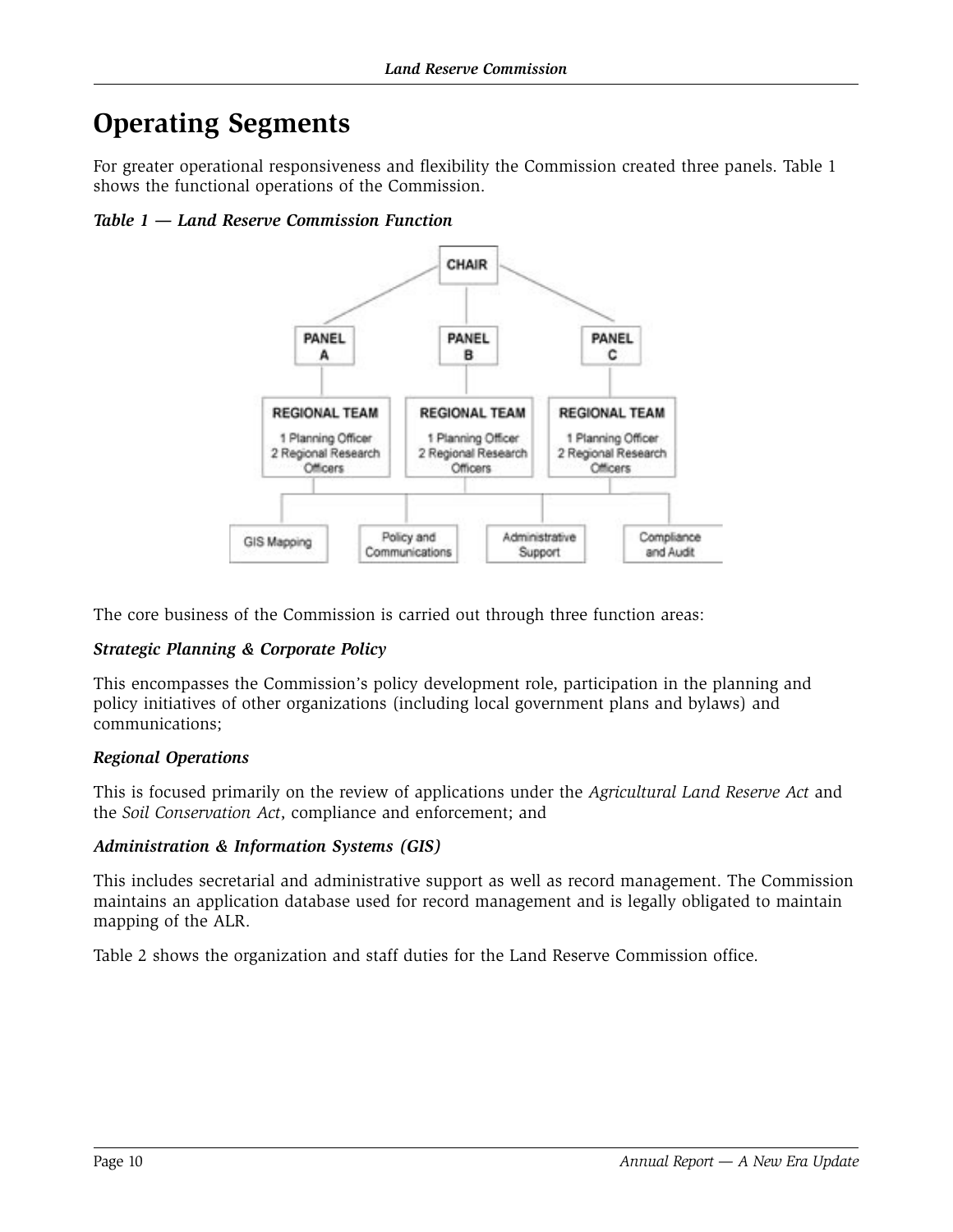



The Chair of the Commission reports directly to the Minister of Sustainable Resource Management. However, on a day-to-day basis Commission staff works closely with the Ministry of Agriculture, Food and Fisheries on geographically organized agri-teams, which are designed to co-ordinate and complement the efforts of the two organizations.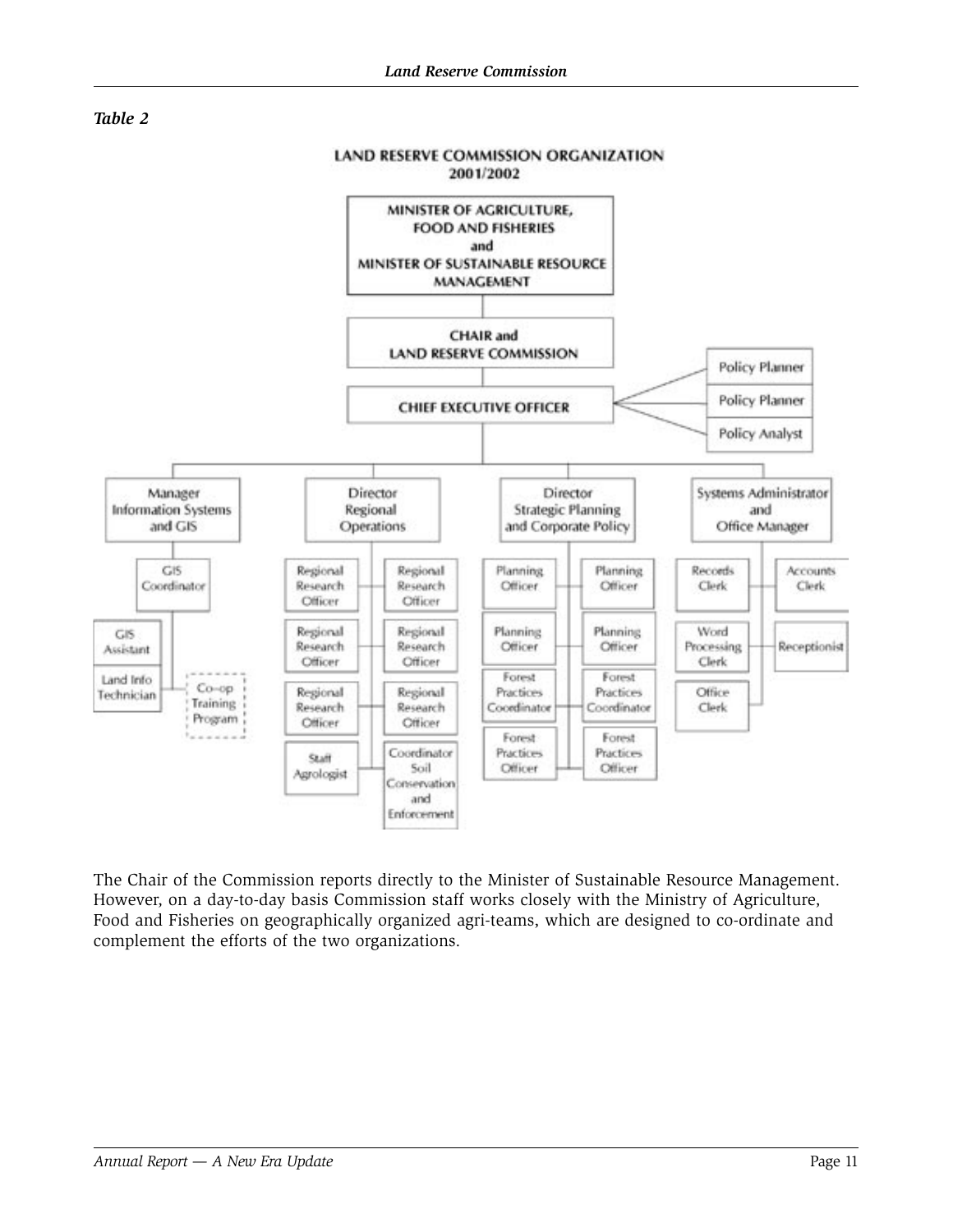# Update on *New Era* Commitments

During the fiscal year the Provincial government conducted a comprehensive review of its ministries, agencies, boards and commissions to identify and confirm government's core roles and responsibilities and to determine ways of improving the delivery of services to the citizens of British Columbia.

## **Core Review**

The Core Review of the Land Reserve Commission determined that the Agricultural Land Reserve serves a compelling public interest by protecting the land base and preserving the limited supply of agricultural land that can provide a secure and healthy food supply for current and future generations.

In order to make the LRC more effective in achieving its mandate, while making it more responsive to regional needs, during 2001/02 Cabinet announced several new directions for the ALR and the Commission:

- Regional panels of the LRC will be created with Commissioners appointed from, and representing, regions;
- Authority for subdivision/non-farm uses within the ALR will be delegated to local governments and agencies on a voluntary basis, consistent with an approved land use plan;
- The Commission will continue to be the decision-maker for ALR applications where delegation agreements are not in place;
- In all areas the LRC will retain authority over ALR boundaries and in delegated areas it will monitor local government decisions;
- There will be a results-based approach to reviewing local government plans for land in the ALR; and
- Applications to the LRC will be streamlined and additional compatible uses will be allowed in the ALR.

New Commissioners were necessary to implement these important changes. So in December the 11 former members of the LRC were replaced with an interim Commission consisting of 5 senior civil servants. The interim Commissioners began making the changes outlined above and conducted the day-to-day business of the LRC.

Eighteen new Commissioners and a new Chair will be appointed early in 2002/03. They will be assigned to 6 regional panels with three Commissioners on each. All Commissioners will be appointed from within their respective regions to ensure regional representation as well as to provide a wide range of experience, background and views.

Core Review also determined that land use regulation of private Managed Forests and non-managed forest land by the Commission was not an effective means of addressing the public interest. As a result the Forest Land Reserve will be phased out over the next year. At the same time the Provincial Working Forest Initiative, led by the Ministry of Sustainable Resource Management, will develop a science-based, principled approach to the management of BC's forest land base.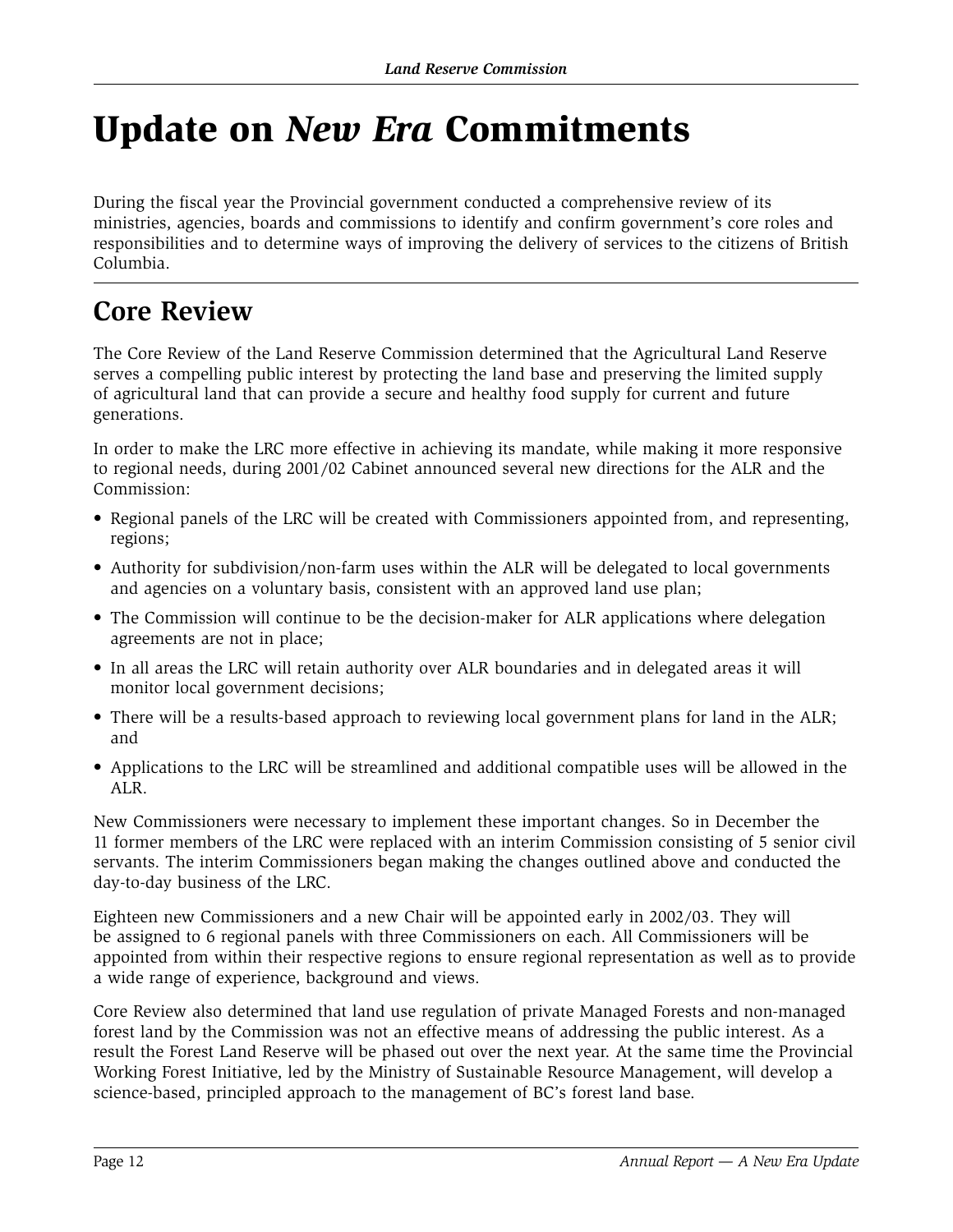The core review determined that results-based regulation of forest practices on private lands serves a compelling public interest. To improve the effectiveness of this approach, administration of the Private Land Forest Practices Regulation will be transferred to another agency, industry or a public/ private partnership over the next year.

In the interim FLR applications will be considered on their own merits, keeping in mind that the FLR land use system will be phased out. The Commission will continue to manage the Private Land Forest Practices Regulation until it is transferred to another model.

## **Service Plan**

The Land Reserve Commission 2002/03 **–** 2004/05 Service Plan sets out a three-year plan for achieving Commission goals and specific objectives and for monitoring progress. It envisions an agricultural land reserve system that:

- Protects the land base needed to provide a safe and secure source of food;
- Expands economic opportunities;
- Promotes healthy communities; and
- Enhances economic, social and environmental sustainability.
- The Commission is committed to applying the following principles in achieving its goals and objectives:
- Partnership, collaboration and consultation;
- Science and knowledge;
- A comprehensive and integrated approach;
- Accountability, fairness and transparency; and
- Responsiveness.

The following describes the Goals, Objectives, Strategies & Performance Measures in the Commission's current Service Plan:

### **Goal 1: Ensure that the Commission is responsive, efficient and accountable.**

#### **Objectives**

| To increase the regional responsiveness of the<br>Commission to community needs.             |
|----------------------------------------------------------------------------------------------|
| To encourage collaborative governance of the ALR.                                            |
| To respond to applications in a timely manner.                                               |
| To ensure that Commission decisions are made in a<br>transparent, fair and equitable manner. |
| To improve the efficiency of the ALR program.                                                |
| To ensure that the Commission is accountable for results.                                    |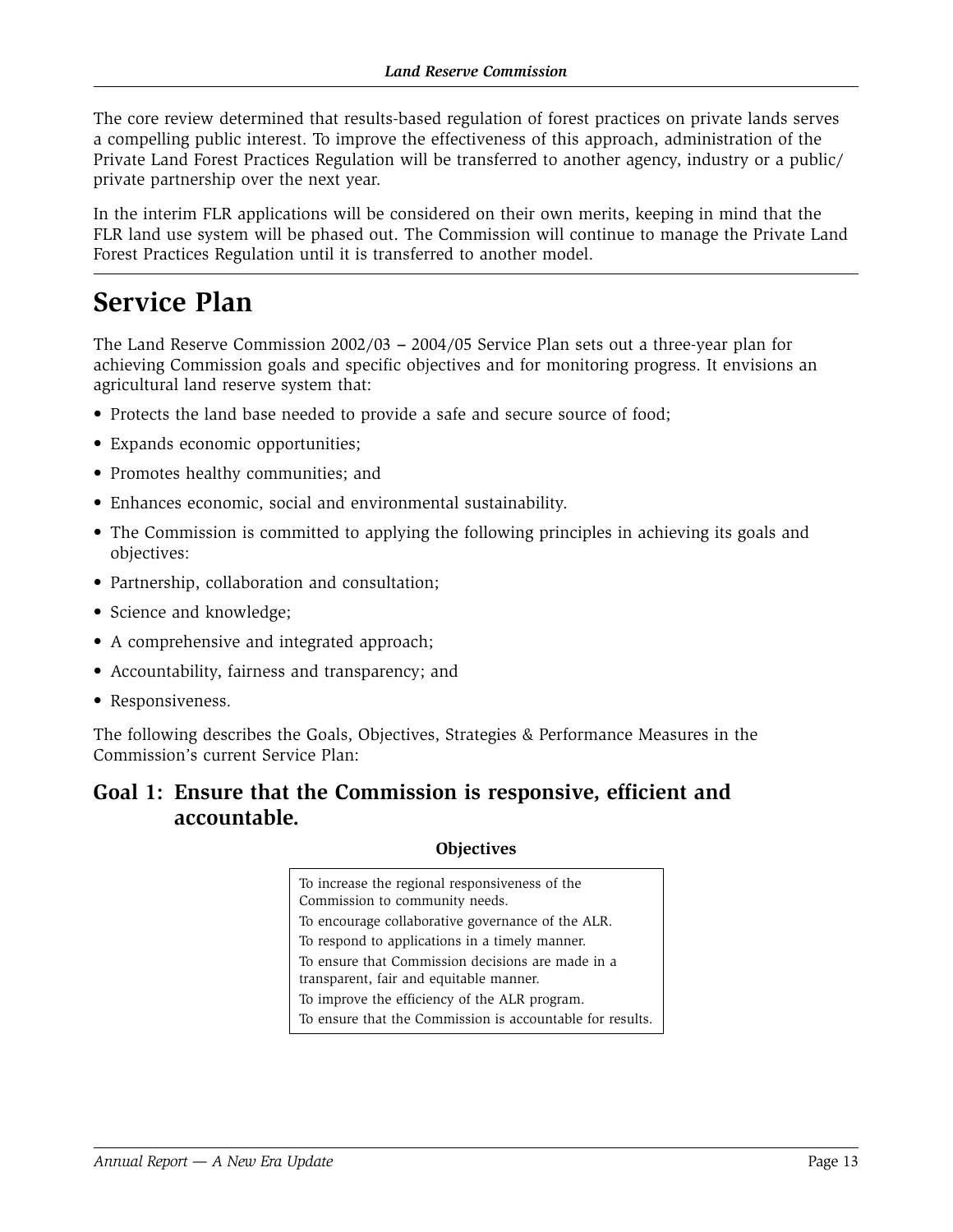#### **Strategies:**

Re-organize the Commission with 6 panels based on regions.

Develop action plans specific to regions with Provincial, local government and stakeholder input.

Work with local governments to address community needs through community planning processes.

Reduce the number of applications through voluntary delegation of non-farm and subdivision applications to local governments and other agencies and by expanding the range of permitted nonfarm uses.

Develop appropriate dispute resolution mechanisms for resolving conflicts and balancing interests.

Participate in the Community Charter initiative.

Move to modified results-based processes for planning, soil deposition/removal and other activities.

Reduce regulations by streamlining the *Agricultural Land Reserve Act* and regulations and by eliminating the *Soil Conservation Act* by incorporating key provisions into *ALRA* regulations.

Set standards for application response times and monitor results using the Application Tracking System.

Revise the Commission Governance Policy to reflect the outcomes of the Administrative Justice Project.

Consult on the feasibility of increased cost recovery through a recapture charge for lands removed from the ALR.

Monitor the impact of Commission and delegated decisions on the Provincial interest in agricultural land and report results publicly.

Transfer the regulation of land use and forest practices on private land within the FLR to another agency, the industry, a public-private partnership or other model.

#### **Performance Measures and Targets:**

- Improve Commission responsiveness to the needs of local governments and stakeholders.
- Have 60% of non-farm and subdivision applications under the *Agricultural Land Reserve Act* decided by local governments and other agencies by the end of fiscal year 2004/05.
- Reduce current application load by 20% by broadening permitted uses and other regulatory reductions by the end of fiscal year 2004/05.
- Decide 80% of applications within 60 days of receipt by the Commission.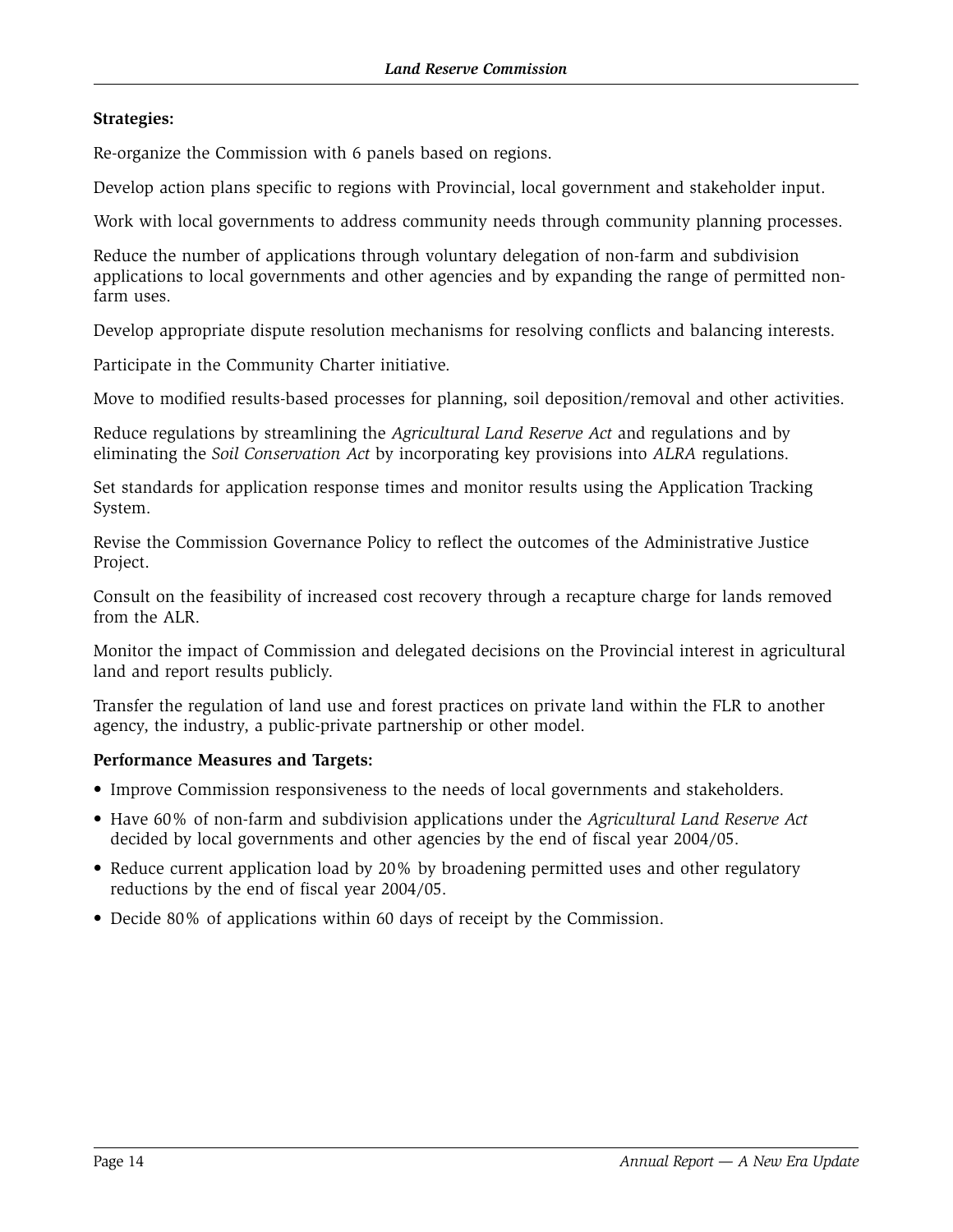### **Goal 2: Protect the agricultural land base.**

#### **Objectives**

Ensure that lands suitable for agriculture are retained within the ALR.

Ensure that non-farm land use and subdivision within the ALR do not significantly impact the suitability of lands for agriculture or existing agricultural operations. Work with local governments, First Nations and other agencies to ensure the ALR is appropriately reflected in their land use plans, policies and agreements.

#### **Strategies:**

Review and decide applications for inclusion, exclusion, non-farm use and subdivision under the *Agricultural Land Reserve Act* using the best available information, including site visits and meetings with applicants where possible.

Reduce the amount of suitable agricultural land excluded from the ALR or alienated by incompatible development.

Review the agricultural suitability of lands within the ALR in response to improved information, planning reviews and land use trends.

Improve agriculture and the suitability of lands for agriculture by negotiating, where appropriate, compensating benefits for agriculture if lands are removed from the ALR, converted to a non-farm use or subdivided.

Monitor the impact on agriculture and the suitability of lands for agriculture of Commission decisions, policies and uses permitted under the Act and regulations.

Establish guidelines for Official Community Plans that address the Provincial interest in agricultural land preservation and criteria for auditing plans, as part of a modified results-based approach to planning for the ALR and as a basis for delegation.

Participate in treaty settlement negotiations that involve the selection by First Nations of lands designated ALR.

#### **Performance Measures and Targets:**

- Decide 80% of applications after a site visit.
- Compensate all exclusions of suitable agricultural land by a net benefit to agriculture or by satisfying a community need established through planning.
- Minimize the amount of land removed from the ALR for any reasons other than poor suitability or community need established through planning.
- Ensure that 80% of official community plans audited are consistent with the Provincial guidelines for agricultural land preservation.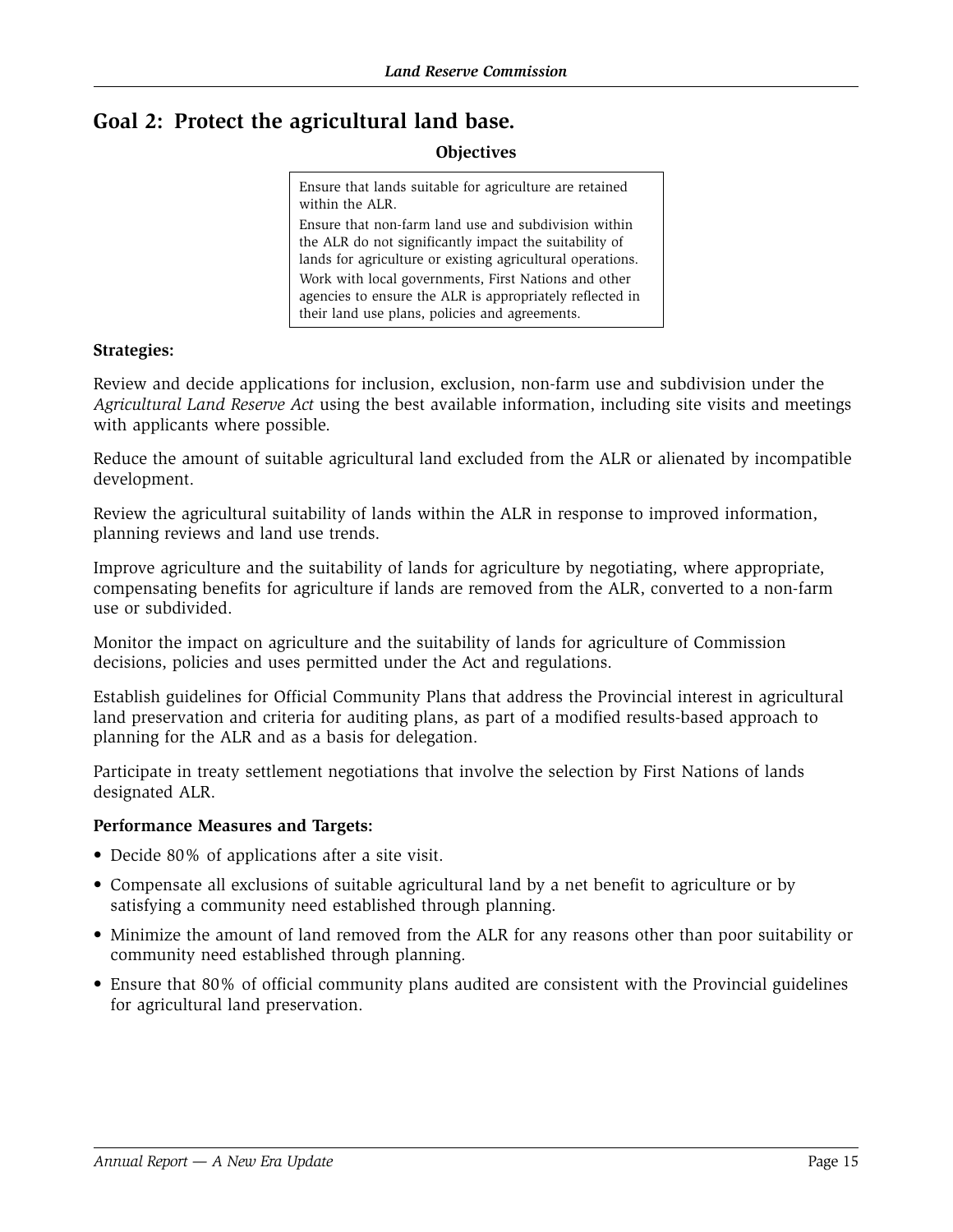### **Goal 3: Enhance the sustainable use of the agricultural land base.**

#### **Objectives**

Work with local governments, First Nations and other agencies to ensure their plans, policies and activities permit and enhance the use of the ALR for agriculture. Provide for farm and rural diversification, value-added activities and complementary non-farm uses within the ALR to support working farms and to stabilize local economies.

#### **Strategies:**

Consult with local governments, First Nations and other agencies and/or develop guidelines to ensure that their plans, policies and activities permit and encourage farm uses within the ALR and that non-farm development does not negatively impact on existing agricultural operations or agricultural potential.

Pursue collaborative governance arrangements that balance agricultural land preservation with the needs and aboriginal rights of First Nations.

Identify non-farm uses and value-added activities that can be permitted in the ALR without negative impacts on agricultural businesses or the long-term suitability of lands for agriculture.

#### **Performance Measures and Targets:**

- Percentage of plans, policies and activities of others that permit and encourage farm uses within the ALR and provide for the protection of existing agricultural businesses.
- Number of agreements entered into with First Nations respecting the ALR and treaty settlement lands.
- Increase in the number of complementary non-farm uses and value-added activities.
- Impact of non-farm uses and value-added activities on the ALR.
- Reduce current application load by 20% by broadening permitted uses and other regulatory changes by the end of fiscal year 2004/05.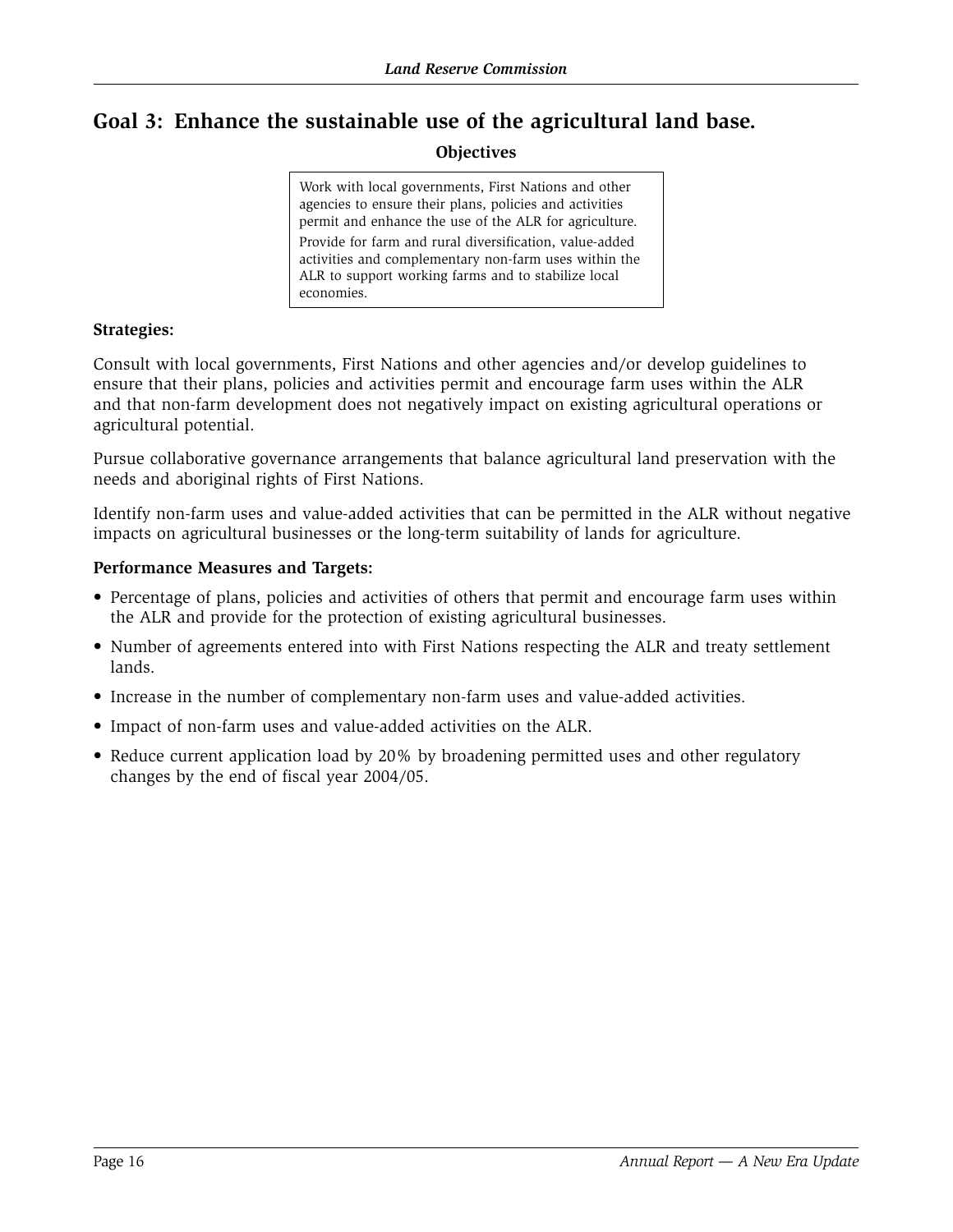# Performance Reporting

As a result of the significant changes in direction arising from the Core Review, this annual report will not provide extensive performance reporting of past Commission activities. The 11 former members of the LRC were replaced with an interim Commission consisting of 5 senior civil servants in December. The interim Commission conducted the day-to-day business of the LRC, and will continue to do so until 18 new Commissioners and a Chair are appointed in 2002/03. In addition the goals, objectives and actions identified in the Commission's previous Business Plan were replaced with the current 2002/03 – 2004/05 Service Plan.

This performance report provides information on the Private Land Forest Practices Regulation and a brief description of the state of the ALR.

### **Private Land Forest Practices Regulation**

On April 1, 2000 the Land Reserve Commission undertook a new role with the administration and enforcement of the Private Land Forest Practices Regulation (B.C. Reg. 318/99). This regulation applies to identified lands in the FLR and ALR. 2001/02 was the Commission's second year of responsibility for this legislation.

**Inquiries**: In 2001/02 the Commission's forest practices staff responded to 40 forest practices enquiries. These were divided as follows: Kootenays/Interior 11; South Island 19; and North Island 10. The majority of these were not significant issues or were resolved though voluntary action by the owner. Three issues were deemed significant, and are discussed further below.

**Education and Training**: In 2001/02 Commission staff participated in 13 training sessions with public officials, landowners and their representatives. Two of these were for Forest Service and Ministry of Environment staff; they focused on forest practices and the authority and conduct of officials.

**Enforcement**: In 2001/02 forest practices staff completed 3 investigations on alleged contraventions of the Regulations. One additional investigation was commenced but not completed by the end of the fiscal year. Each of the completed reports was forwarded to the CEO with the recommendation that determinations be performed. Determination hearings were held by the CEO to decide administrative penalties and remediation. These resulted in penalties totalling \$47,500.

As well, the CEO ordered the remediation of 1,213 metres of stream bank and an unspecified area of roads and landings.

**Audits**: In 2001/02 the Commission undertook its inaugural audits under the Regulation. These reviewed landowner compliance with the legislation and the effectiveness of the legislation. Two regionally-based audits were performed on Vancouver Island and in the West Kootenays. Eight managed forests under separate ownership — 4 per region — were selected. Both audits were full scope and fieldwork was completed in October and November of 2001. Reports were presented to the Commission in February, 2002 and forwarded to landowners for comment prior to publication in the next fiscal year. At the same time an audit manual was developed and the first version was completed in 2001/02.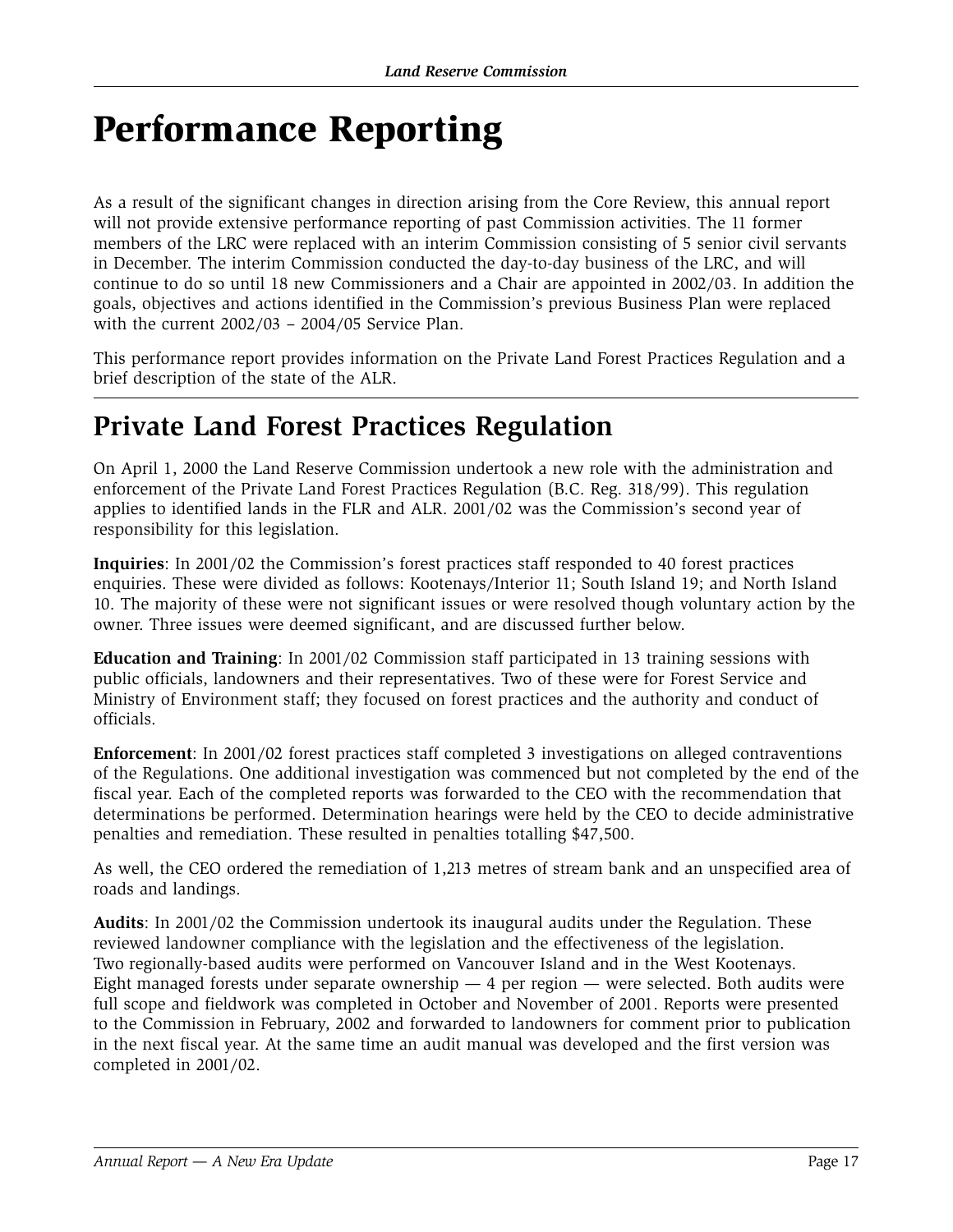**Core Review Commitments:** Government announced this year that the Commission would no longer administer forest practices on private lands after April 1, 2003. Commission staff commenced a field level review of the functionality of the regulation with the view of making recommendations to government for improvements to the legislation.

Outreach: The Commission forest practices staff attended the Private Forest Landowners' Association annual general meeting in 2001/02. They carried out 14 visits with landowners to explain the regulations, forest practice requirements and reporting issues. Staff also organized 2 proactive forest practices reviews with landowners to encourage better forest practices.

Variance: One variance application was received during 2001/02. It was in the Kootenays. This was the first time an advisory panel was used to make recommendations. The variance was classified as "moderate" and the Commission's CEO was the statutory decision-maker. The CEO used his option to strike an advisory panel to assist him in this decision. The panel recommended partial approval of the variance request. The CEO accepted the panel's recommendation. The process worked well and those involved found it a valuable exercise.

## State of the ALR

There were 4,723,517.8 hectares of land in the ALR on March 31, 2002. Figure 1 shows the amount of ALR in the six regions of the province and Figure 2 shows the amount of ALR in each of the province's 27 regional districts.



Figure 1 Amount of ALR by Region - 2001/02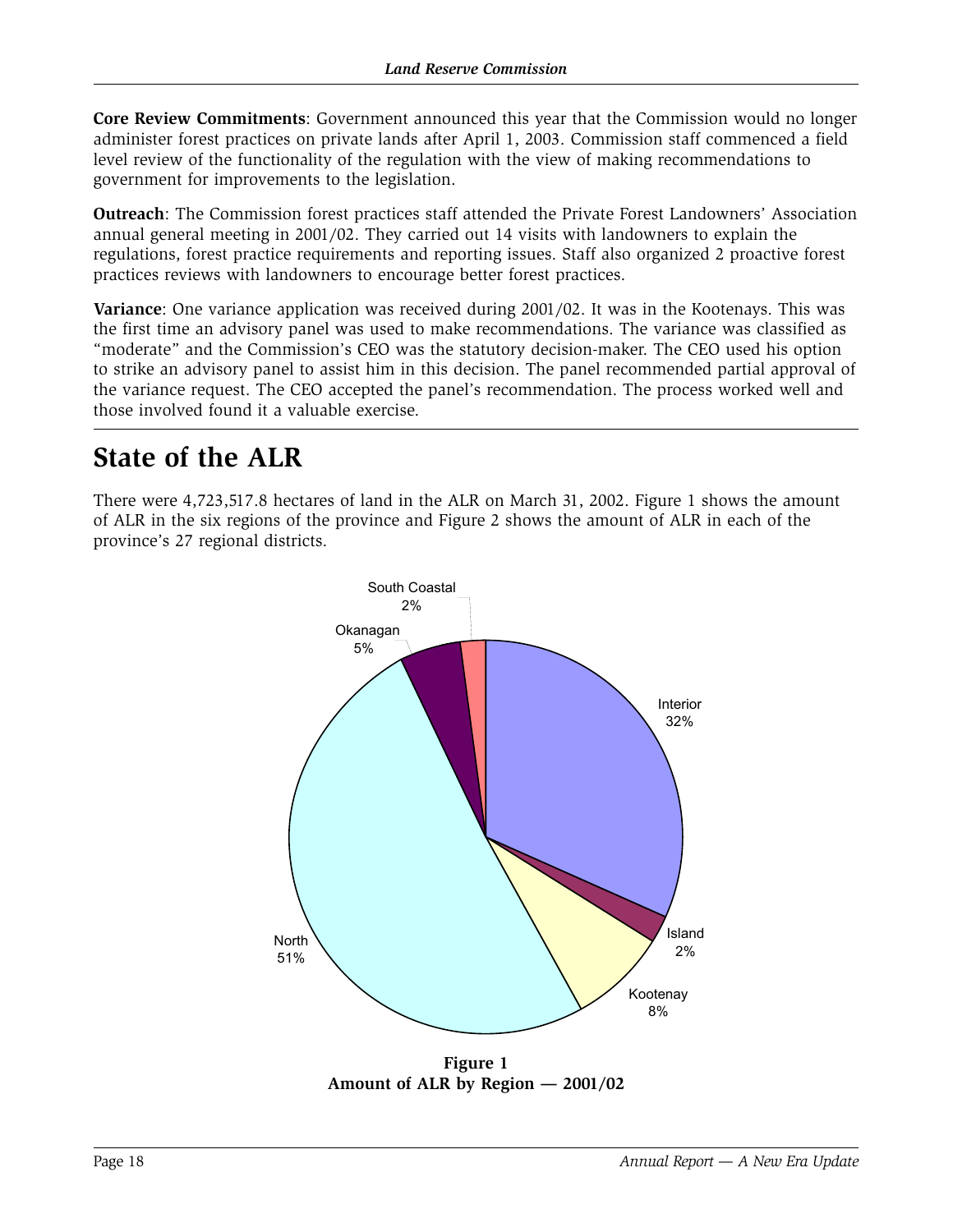

**Figure 2 Amount of ALR in all Regional Districts**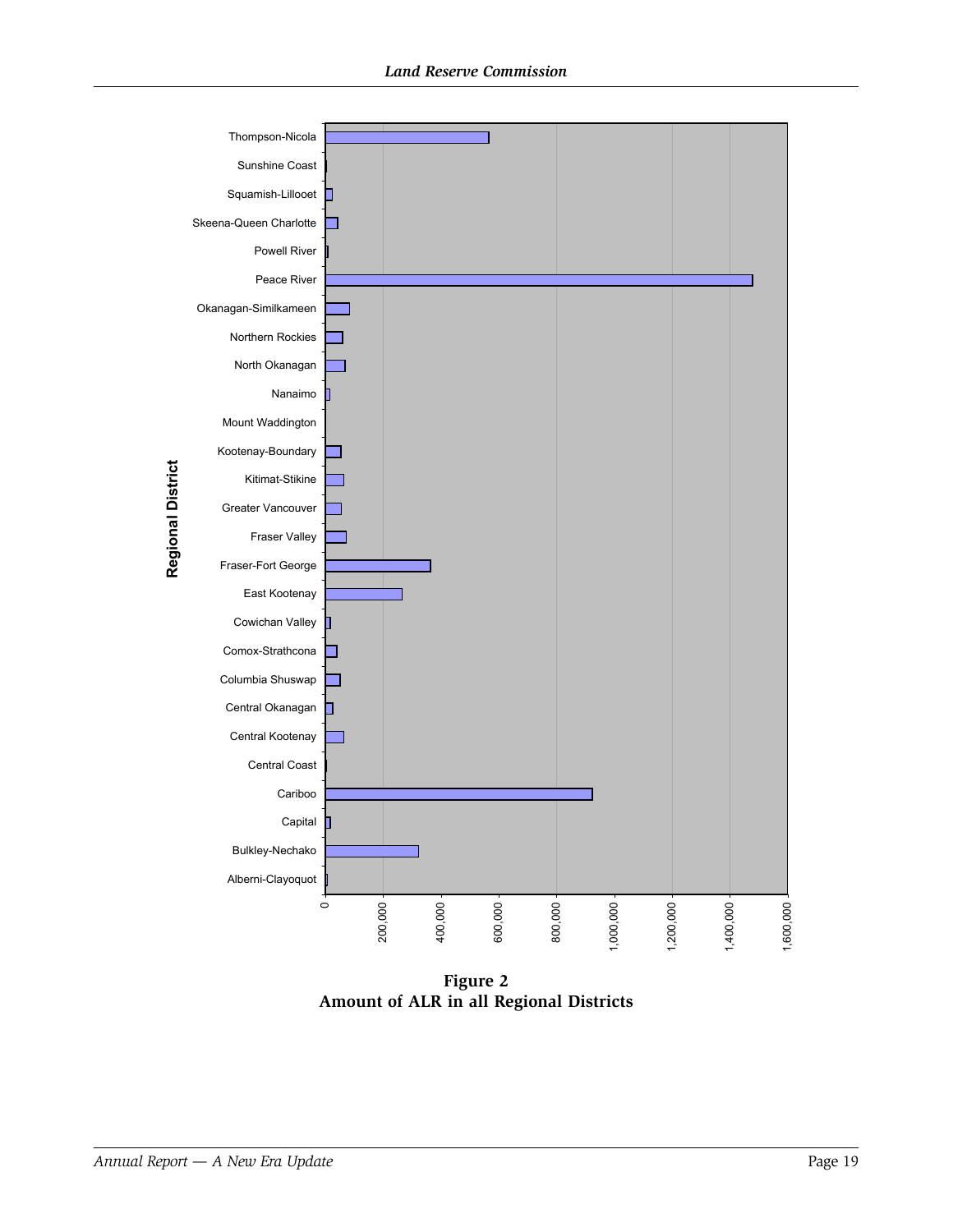Regional districts with large amounts of ALR include Peace River, Cariboo, Thompson-Nicola, Fraser-George George, Bulkley-Nechako and East Kootenay. The size of the ALR changed slightly from 2000/01 with the addition of 801.3 hectares included and 1,364.3 hectares excluded. Figure 3 shows the amount of ALR land included and excluded in each region during 2001/02 and Figure 4 shows the amount of ALR land included and excluded in each regional district during the year. The largest amount of land excluded from the ALR was in the Interior and South Coastal regions, while the largest amount of land included into the ALR was in the North.



**Hectares** 

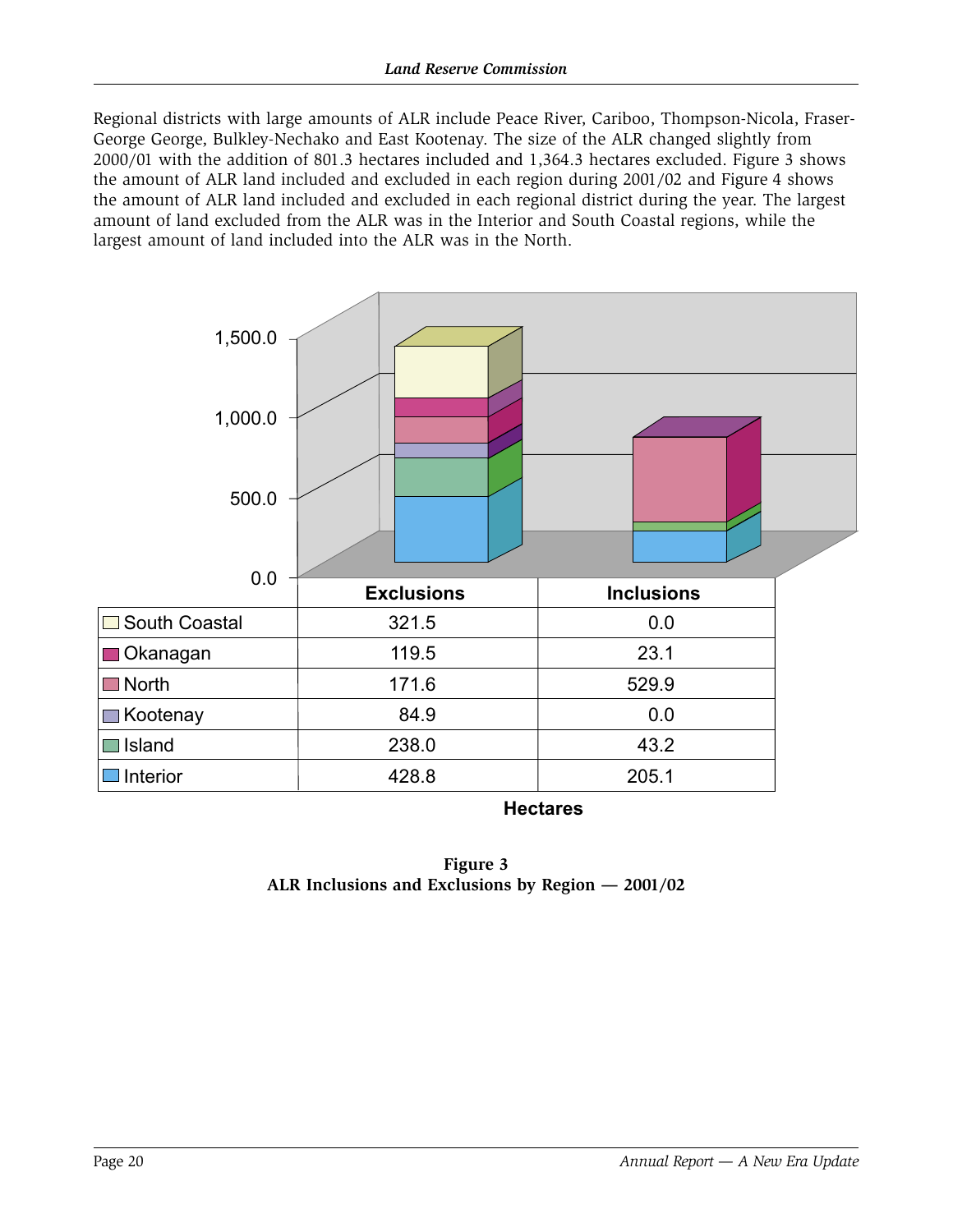

Figure 4 shows ALR inclusion and exclusion applications by regional district in 2001/02. The number of applications for exclusion from the ALR far exceeds the number of applications for inclusion.

Figure 4 ALR Inclusion and Exclusion Applications by Regional District  $-$  2001/02

There were 526 decisions made by the Commission in 2001/02. There were 450 applications received and 146 reconsiderations of previous decisions. More applications and reconsiderations were received than decisions made because some applications are received in one fiscal year but dealt with in the next.

Of the 526 decisions made in the fiscal year 15% (82 decisions) were refusals. The other 444 allowed the proposal outright, allowed it with conditions or allowed an alternate proposal with or without conditions.

Of the 101 decisions made as reconsiderations of previous decisions 75% were allowed.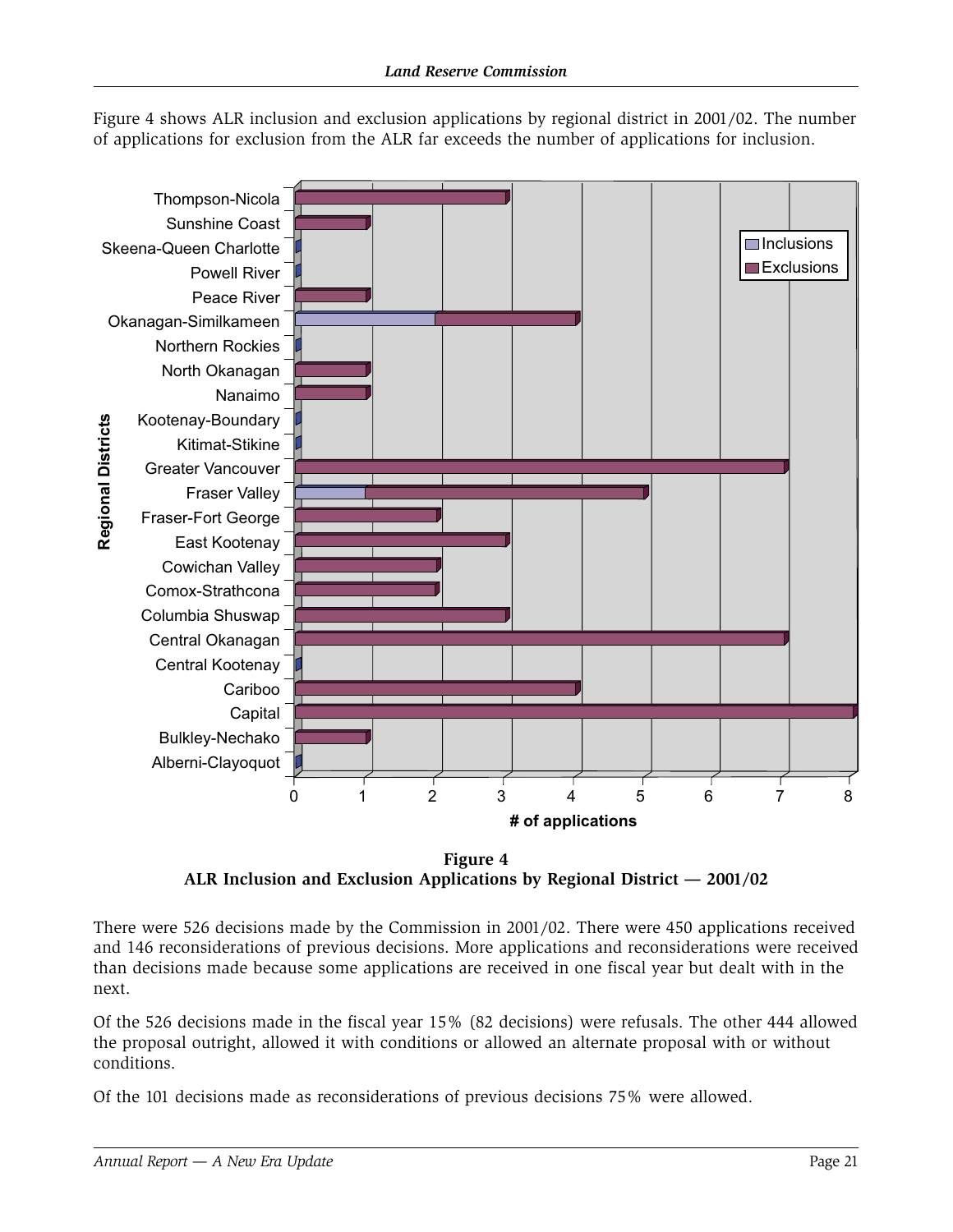In addition to applications the Commission received 55 new community plans in 2001/02 and reviewed 66 community plans, including reconsiderations. The Commission made 34 decisions on plans and of these the Commission refused to endorse only one plan while 5 were fully endorsed, 26 were endorsed with required or suggested changes and 2 were tabled.

Figure 5 compares the number of ALR applications received in each regional district in 2001/02. The largest number of applications was received from the Peace River Regional District (which has 1,477,893 hectares of ALR land) and the Greater Vancouver Regional District (with 55,674 hectares of land in the ALR). Clearly the amount of ALR does not determine the number of applications. Pressures on the ALR are linked more closely to population growth than to amount of ALR.



Figure 5 ALR Applications Received by Regional District - 2001/02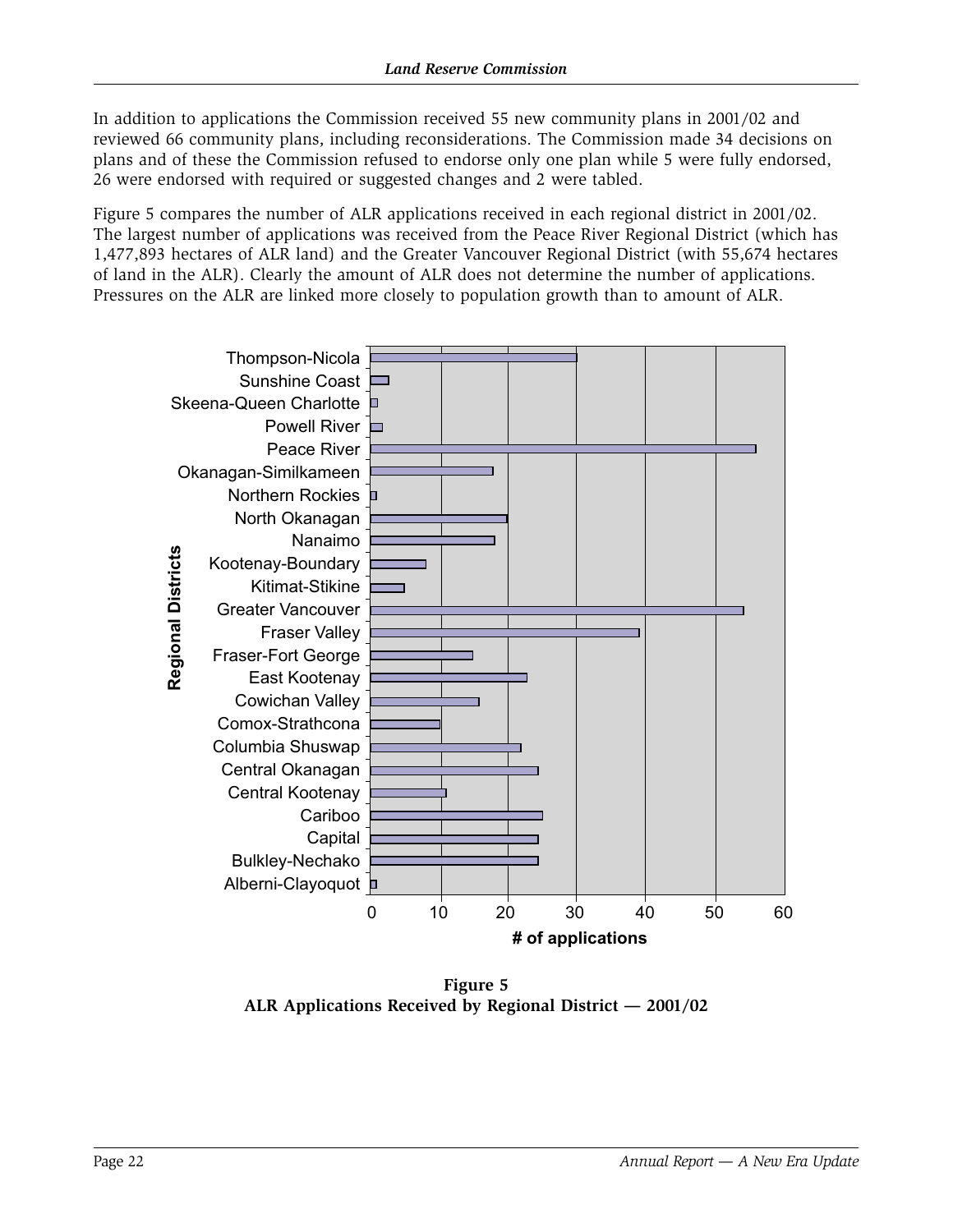Figure 6 compares the number of applications approved and refused in the six regions. The largest number of applications approved were in the North, the Okanagan and South Coastal areas.



Figure 6 ALR Applications Approved/Refused by Region - 2001/02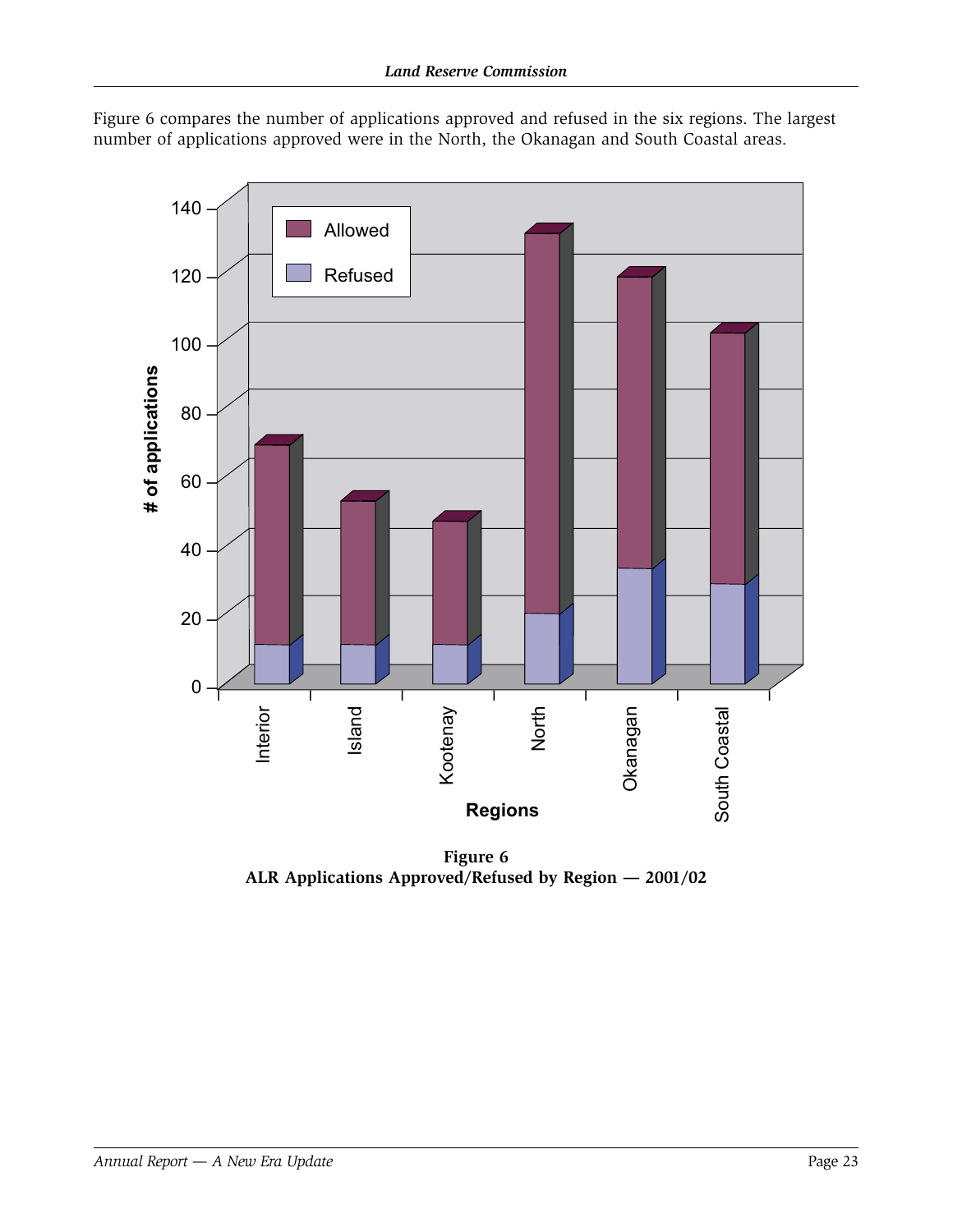Figure 7 compares the number of ALR applications received for subdivision and non-farm uses in each of the province's regional districts in 2001/02. The highest number of applications for subdivision and non-farm uses was in the Greater Vancouver and Fraser Valley regional districts, where population pressures are most intense. The largest number of applications received by the LRC was for subdivision of properties in the ALR. In 2001/02 it received 146 subdivision applications.



Figure 7 Subdivision and Non-Farm Use Applications by Regional District  $-$  2001/02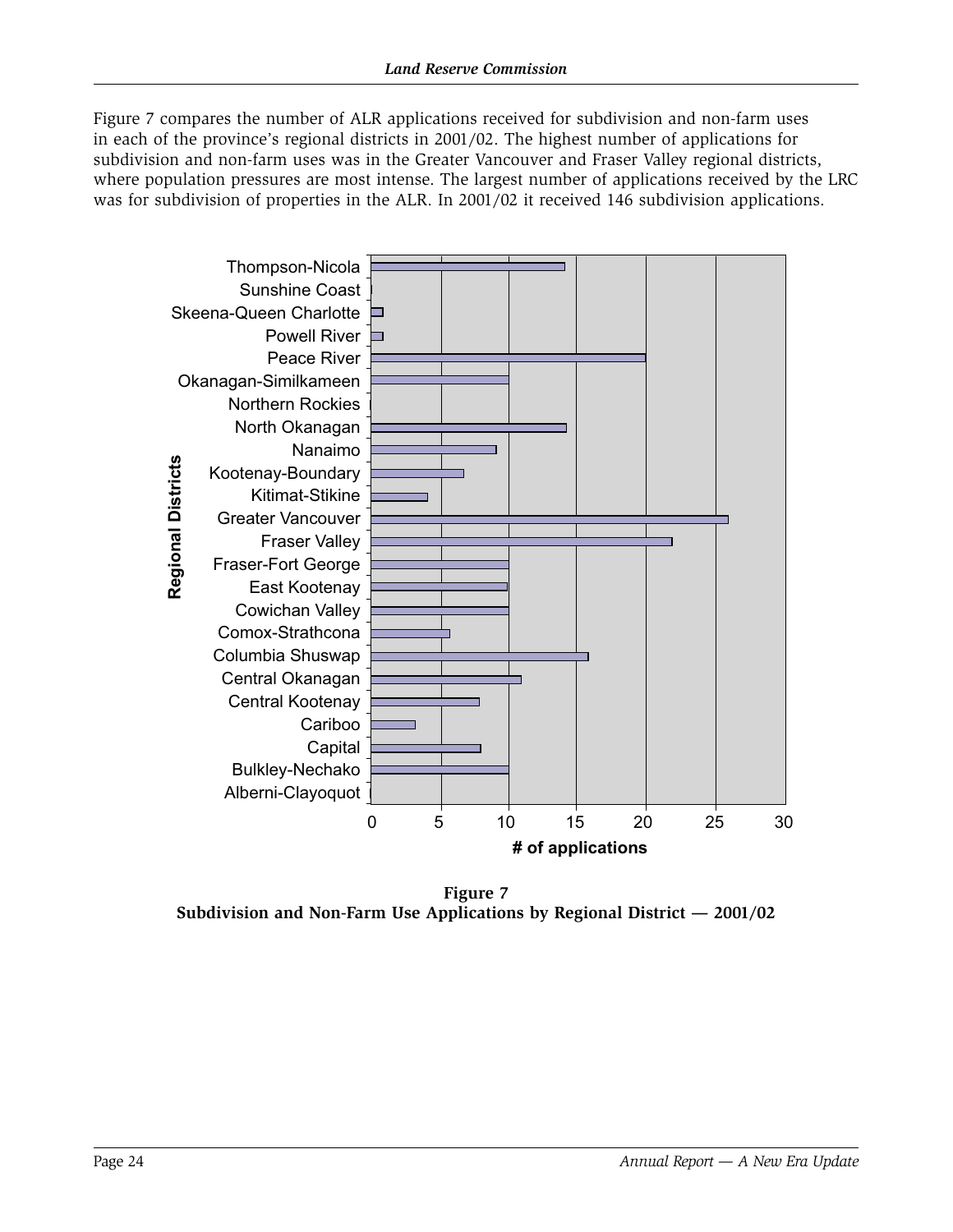The Agricultural Land Reserve's 4,723,517.8 hectares at March 31, 2002 represents a net decrease of 686 hectares since March 31, 2001 and a net increase of 2222.5 hectares since designation of the ALR in 1974. Some of this change can be attributed to improvements in GIS. Figure 8 compares the amount of ALR included and excluded since designation of the ALR.



**Figure 8 ALR Included and Excluded by Regional District — 1974 to 2002**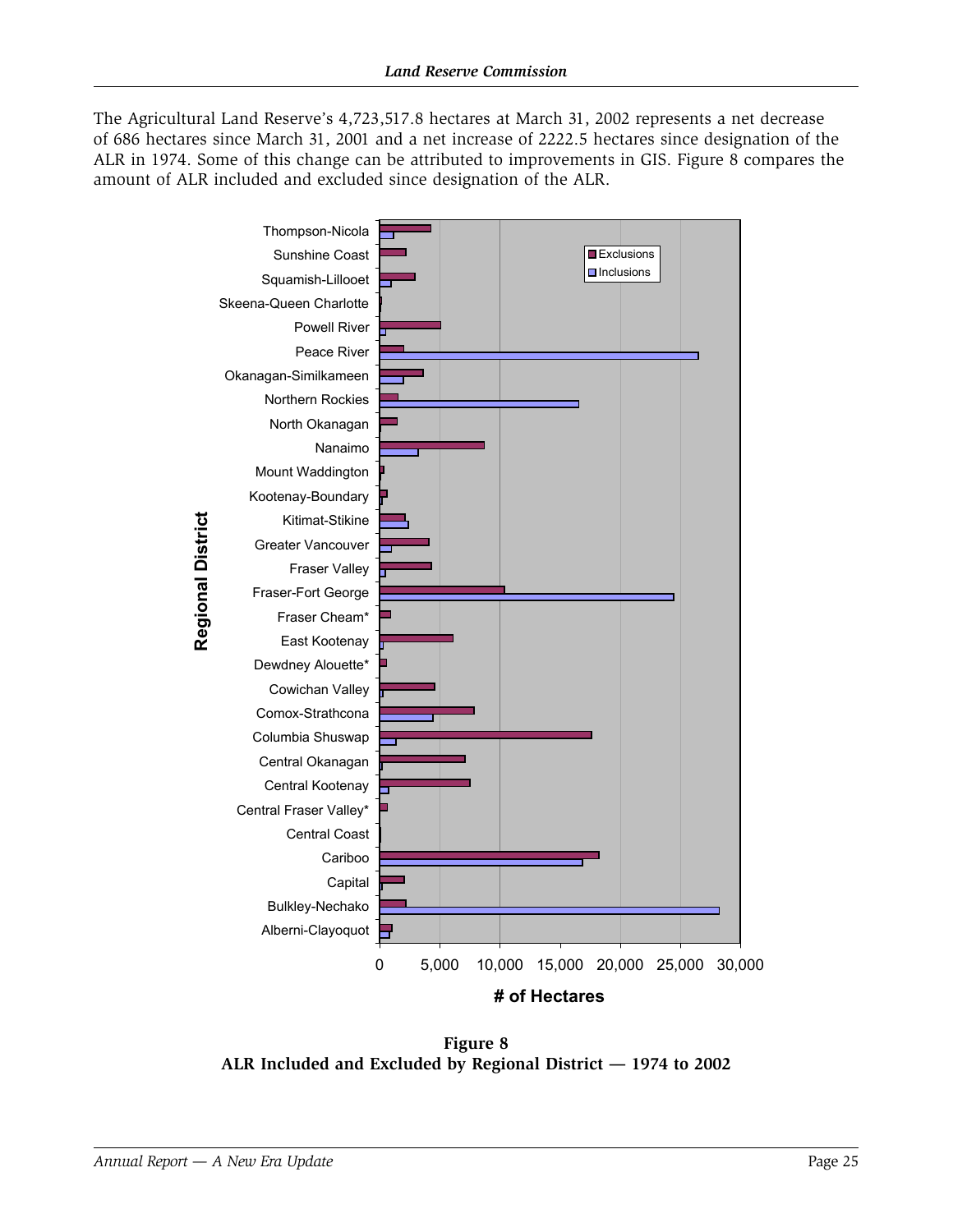In last year's annual report the Commission noted that, although the size of the ALR had increased, increases were not taking place in areas of high agricultural suitability and proximity to markets. This year's figures reinforce earlier trends showing that the majority of lands included into the ALR since 1974 are in the lower growth regions of the North. At the same time regions with the largest amount of land excluded from the ALR are in the higher growth regions in southern BC. Clearly, pressure for development in more urban areas continues to change the characteristics of the Reserve. This will continue to be considered by the Commission when making decisions on applications.

These statistics also underscore the need to gather more information in order to provide meaningful measures of the impacts of the Commission's decisions. To that end the Commission started to develop a performance assessment program in 2001/02 that will be implemented in the coming year.

### **State of the FLR**

The *Forest Land Reserve Act* requires the Commission to report on the amount and quality of land in the FLR and the changes that occur to that land base. The FLR consists of almost 16,000,000 hectares of both private and Crown land and there were relatively few requests for additions or deletions (17) during 2001/02.

The Commission considered and made decisions on 4 applications for designation as FLR and 7 applications for removal from the FLR during the year. All applications for designation were approved, which added 228 hectares of medium quality land to the FLR. Of the applications for removal, 2 were refused and the remaining 5 were allowed, which resulted in 53 hectares being removed from the FLR. This caused in a net gain of 175 hectares during 2001/02.

The LRC received 13 applications for non-forestry use of land in the FLR. All were either allowed as requested or allowed with conditions. These uses ranged in scope from a request for the installation of cellular communications towers and equipment to seasonal recreational campsites in the FLR.

Eight subdivision applications were considered by the Commission; only 2 were refused. The 6 subdivisions approved were for such diverse projects as the provision of land for watershed protection and the legalization of long-standing recreational use on private land.

The biggest impact on the FLR will come next year as a result of Core Review. In January the Provincial government announced that the FLR program would be phased out over the following year. This will begin after the introduction of legislation in 2002/03 to remove the subdivision and land use regulation sections of the Act. This will be followed in the Spring of 2003 with the dissolution of the FLR land designation, and its evolution into the working forest initiative.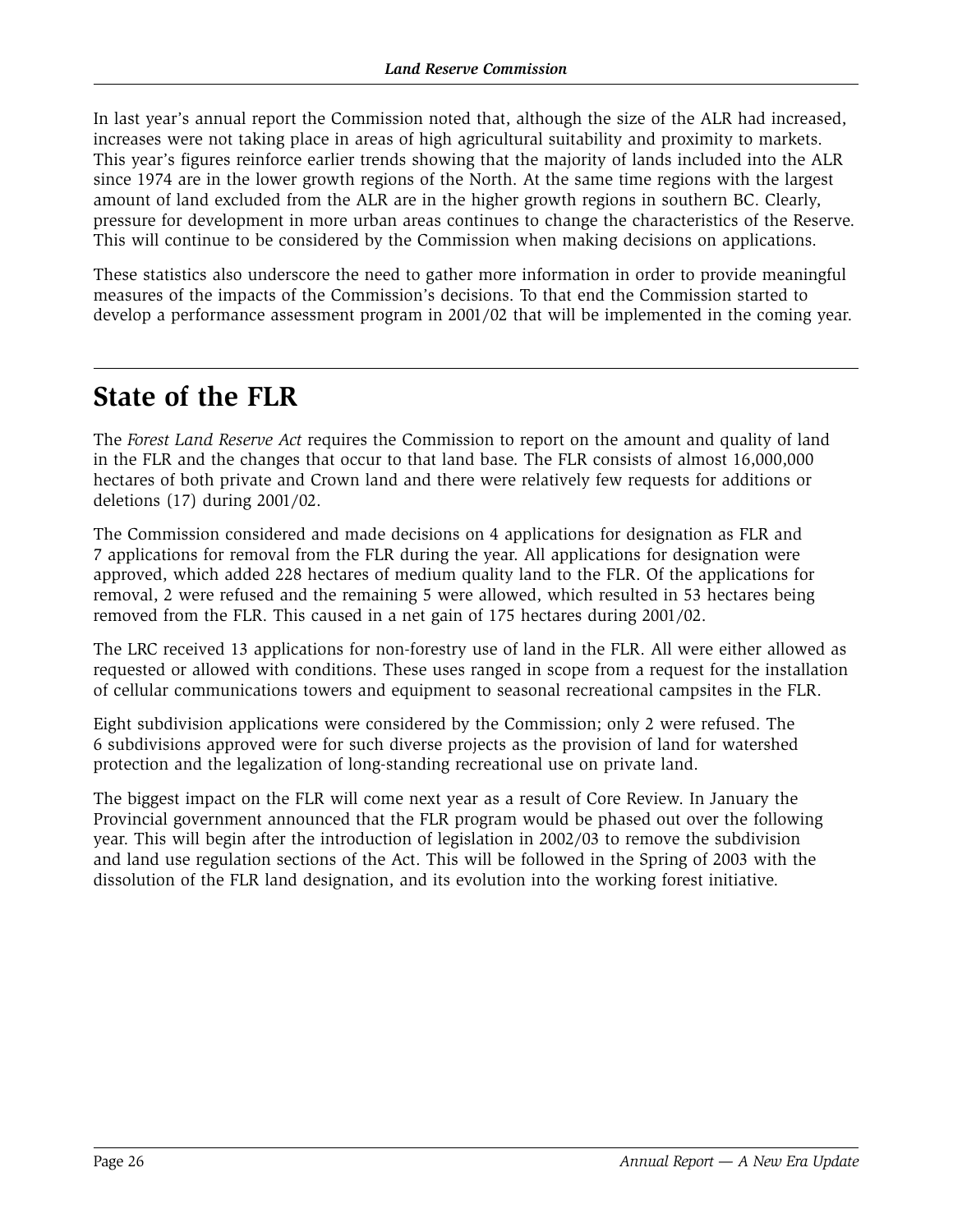## **2001/02 Resource Summary**

Table 3 shows the Land Reserve Commission's budget for the period April 1, 2001 to March 31, 2002.

| Description                                         | <b>STOB</b> | 2001/02 Budget |
|-----------------------------------------------------|-------------|----------------|
| <b>Salaries</b>                                     | 50          | 1,766,000      |
| <b>Supplemental Salary Costs</b>                    | 51          | 6,000          |
| <b>Benefits</b>                                     | 52          | 296,000        |
| <b>Commissioners, Fees &amp; Expenses</b>           | 55          | 316,000        |
| <b>Travel</b>                                       | 57          | 133,000        |
| <b>Professional Services, Operational</b>           | 60          | 266,000        |
| <b>Professional Services, Advisory</b>              | 61          | 125,000        |
| <b>Information Systems</b>                          | 63          | 30,000         |
| <b>Office Business Expenses</b>                     | 65          | 60,000         |
| <b>Informational Advertising &amp; Publications</b> | 67          | 10,000         |
| <b>Statutory Advertising &amp; Publications</b>     | 68          | 15,000         |
| <b>Utilities, Materials &amp; Supplies</b>          | 69          | 15,000         |
| <b>Operating Equipment &amp; Vehicles</b>           | 70          | 40,000         |
| <b>Amortization Expenses</b>                        | 73          |                |
| <b>Building Occupancy Charges</b>                   | 75          | 261,000        |
| <b>Grants &amp; Contributions</b>                   | 76, 78      | 20,000         |
| <b>Other Expenses</b>                               | 85          |                |
| <b>Recoveries</b>                                   | 89          | (2,000)        |
| <b>TOTAL</b>                                        |             | 3,357,000      |
| FTE's                                               |             | 33             |

**Table 3**

Table 4 compares 2001/02 finances with the previous 5 years.

**Table 4**

| Year      | Revenue \$<br><b>Fees and Penalties</b> |            | <b>Budget</b> | Expenses \$ |            |            |           |
|-----------|-----------------------------------------|------------|---------------|-------------|------------|------------|-----------|
|           | <b>ALC</b>                              | <b>FLC</b> | Total         | Total       | <b>ALC</b> | <b>FLC</b> | Total     |
| 2001-2002 |                                         |            | 202,935       | 3,357,000   |            |            | 3,287,625 |
| 2000-2001 |                                         |            | 191,849       | 3,042,000   |            |            | 3,032,275 |
| 1999-2000 | 142,500                                 | 9,800      | 152,300       | 2,081,284   | 453,283    | 77,928     | 2,612,495 |
| 1998-1999 | 193,305                                 | 11,250     | 204,555       | 2,234,416   | 376,869    | 71,550     | 2,682,835 |
| 1997-1998 | 178,689                                 | 15,500     | 194,189       | 2,782,000   | 2,420,531  | 322,010    | 2,742,541 |
| 1996-1997 | 172,000                                 | 381        | 172,381       | 2,823,000   | 2,428,589  | 336,072    | 2,764,661 |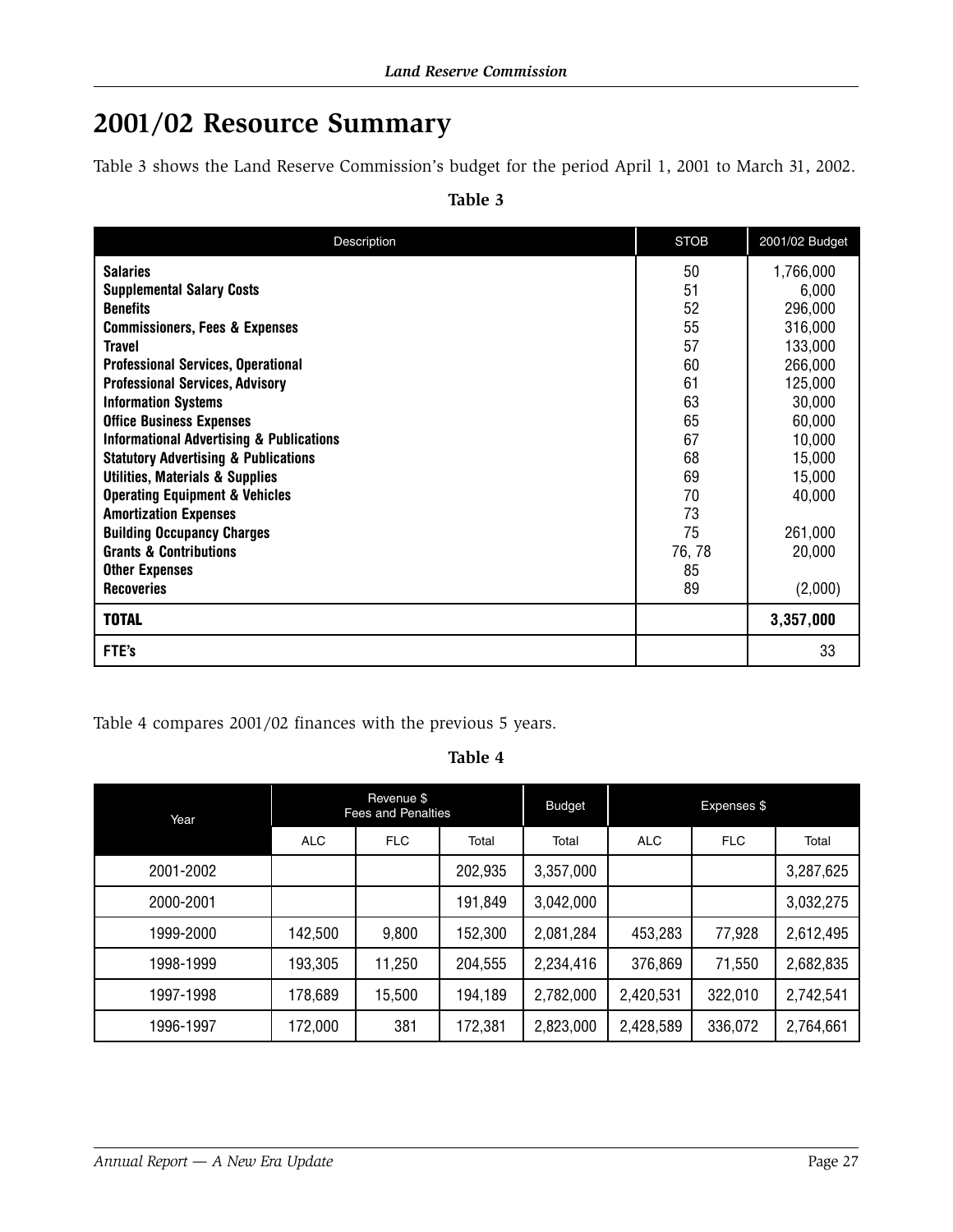# Commission Governance

Effective governance of the Commission is important because the Commission has significant regulatory powers. These powers affect individual property rights and may supersede the authority of elected local governments. Commission members are appointed by the Provincial government, rather than elected, and the Commission operates with a high degree of independence.

Landowners, the public and the government expect the Commission to govern itself in a manner that maximizes its effectiveness in fulfilling its many responsibilities. As an independent regulatory agency the Commission must make every effort to demonstrate a high level of public accountability.

The Commission adopted a Governance Policy that focuses primarily on the Commission's operations and function of overseeing management. Its purpose is to ensure that appropriate processes and standards for conduct for the Commission, its members and management are established and monitored. This policy sets out standards and processes that the Commission considers ideal for meeting its responsibilities.

The full text of the Governance Policy is available on the Commission's website www.lrc.gov.bc.ca.

### **Commission 2001/02**

The Commission consisted of the following ten Commissioners and Chair from April 1, 2001 until December 7, 2002:

#### **Chair of the Land Reserve Commission**

#### **Dr. Alan Chambers**, Vancouver

Consultant and former professor in the management of natural resources. Previously Chair of the Agricultural Land Commission and the Forest Land Commission.

#### **Commissioners**

**Janna Bakker**, Langley (Appointed as Vice-Chair of Panel A) Professional agrologist and partner in Koch Greenhouses, a leading producer of roses and orchids.

#### **Gus Horn**, 100 Mile House

(Appointed as Vice-Chair of Panel B) Manager of a Cariboo cattle ranch and past participant in regional Crown land use planning process.

#### **Allen Hopwood**, Courtenay

Owns a forestry business and operates two private woodlots near Courtenay. Acts as a forestry advisor.

#### **Christine Hunt**, Port Hardy

Advises First Nations interested in starting agricultural projects; former member of the Pacific Salmon Commission.

#### **James Ingram**, Slocan

Past mayor of Slocan. Operated an agricultural business in Saskatchewan where he was an independent grain farmer for 12 years.